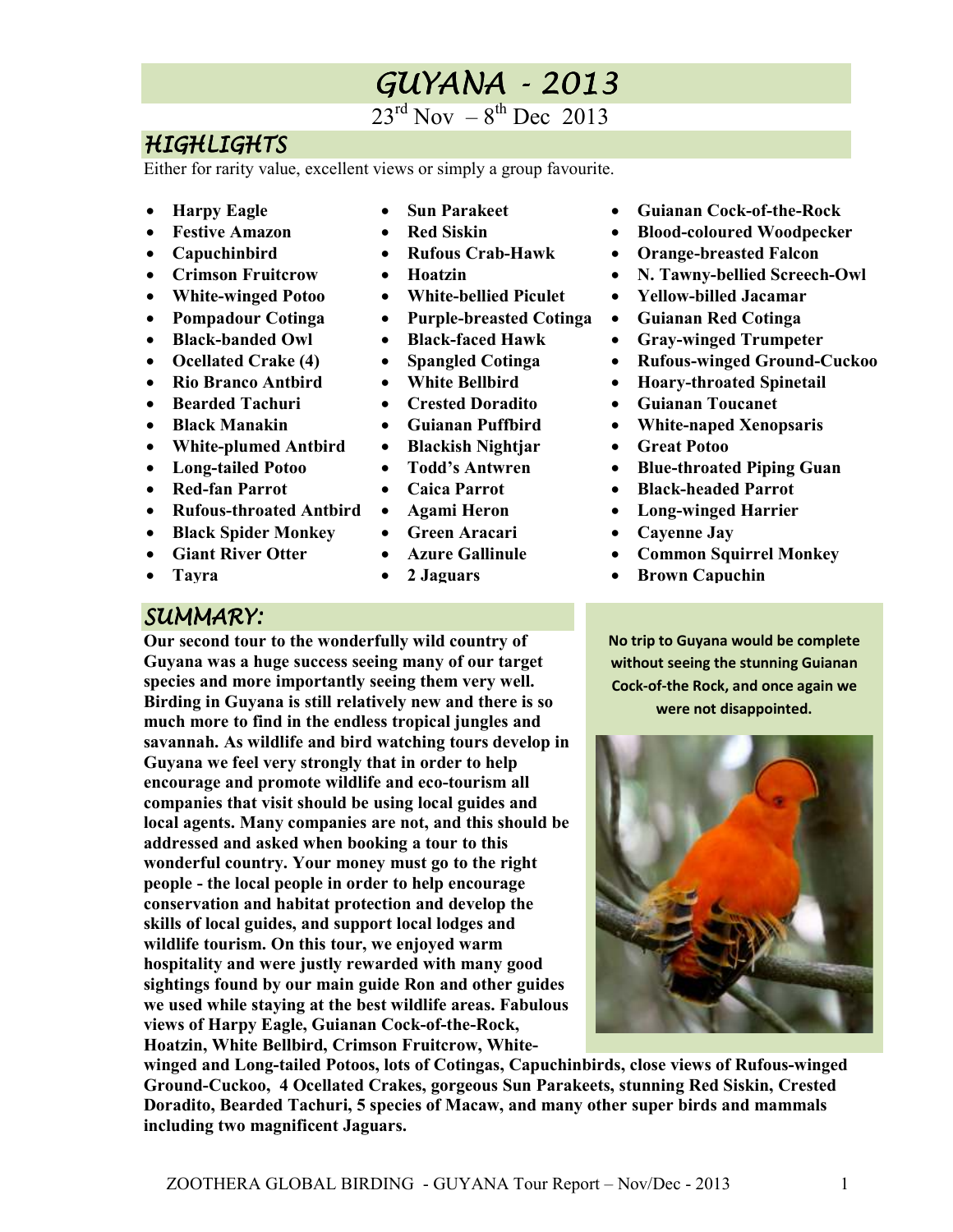# Georgetown Botanical Gardens -23rd Nov 2013

With everyone arriving at a very early hour of the morning we had planned for a mornings rest before going out in the afternoon. As expected the excitement of a new country had everyone up and checking for new birds from the balcony of our hotel. After lunch we made our way to the Botanical Gardens and within minutes we were watching a lone **Solitary Sandpiper** in a puddle soon followed by our main target bird a superb female **Blood-coloured Woodpecker**. As we enjoyed excellent views of this bird, a male and a juvenile bird appeared and we were treated to prolonged fabulous looks at all three birds in the same tree together. Moving on, a little a flowering tree held **White-chested Emerald**, and perched in a palm tree were a couple of **Redshouldered Macaws**. **Gray Kingbirds** were evident alongside **Great Kiskadee**, **Tropical Kingbirds** and **Rustymargined Flycatchers**. Ron then spotted a **Three-toed Sloth** in a tree, and we got views of **Pied Water-Tyrant, Snail Kites**, **Gray Hawk**, a **Yellow Oriole**, **Mousecoloured Tyrannulet**, and **Southern Beardless Tyrannulet**. Lower down in the grasses were **Yellowchinned Spinetail** and a male **Wing-banded Seedeater**. **Turquoise Tanagers** showed nicely and we had stunning views of a pair of **Crimson-crested Woodpeckers**. A **Black-collared Hawk** perched over a wetland area and a **Glittering-throated Emerald** was seen feeding on some flowers. As the sun began to set, in came flocks of **Orangewinged Parrots** and three **Festive Amazons**. Flocks of **Snail Kites** were joined by **Short-tailed Swifts**, and we found **Straight-billed Woodcreeper**, **Violaceous Euphonia** and **Common Tody-Flycatcher**. A pair of **Peregrine Falcons** patrolled the area and a lone **Bat Falcon** zipped past. As the light faded we scoped a **Great Horned Owl** - a fitting end to a great first day of birding in Guyana.

# Mahaica River / Georgetown Botanícal Gardens - 24<sup>th</sup> Nov

This morning we set off early to visit the Mahaica River. A brief stop near the rice fields produced **Yellow-hooded Blackbirds**, **Wing-banded Seedeater**, a pair of **Barred Antshrikes** and a nice male **Red-breasted Blackbird**. An immature **Great Black Hawk** was seen feeding on a snake, and then Kev spotted a very distant **Hoatzin** sat in the top of a bush. We soon arrived at the small jetty where we boarded our two boats to go on a short trip up the river. It wasn't long before we had fabulous views of several **Hoatzins** sat out in the open on branches overhanging the edge of the river. Here we also had **Spotted Tody-Flycatcher**, **Greentailed Jacamar**, **White-winged Swallows**, **Green-rumped Parrotlets**, **Black-crested Antshrike**, and great looks at a pair of **White-bellied Piculets**. We made our way to shore



**A family group of Blood-coloured Woodpeckers a Guianan specialty got our tour off to a great start** 



**Yellow-chinned Spinetails gave us nice close views in several locations**



**First of many Hoatzins**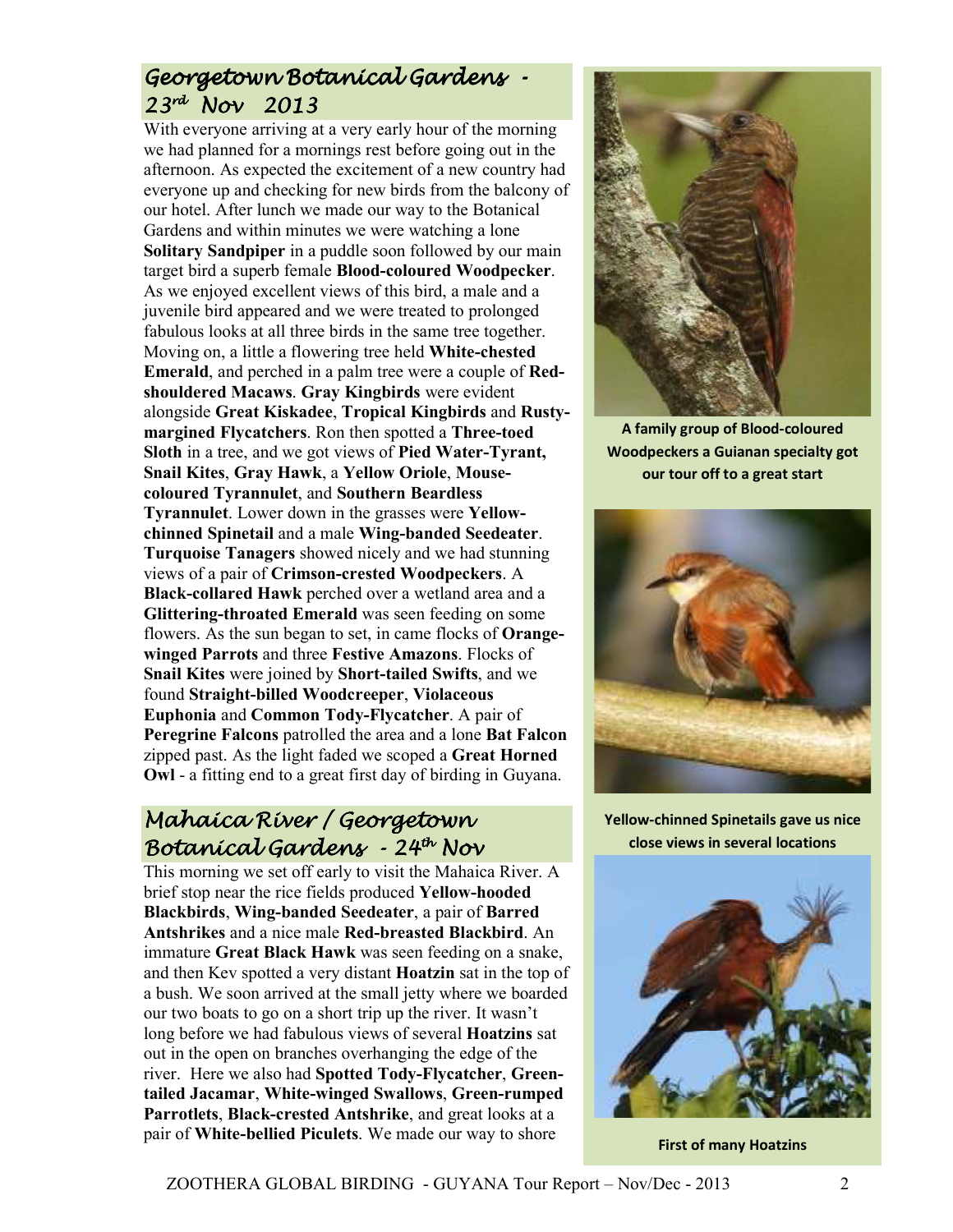and quickly avoided a downpour as we dashed to have a super breakfast at our boatman's house. Afterwards we checked around his garden and found **Pale-breasted Spinetail**, **Savannah Hawk** and a distant and brief **Longwinged Harrier**. Back out on the boats we had a couple of **Little Cuckoos**, more **Hoatzins** and a **Zone-tailed Hawk** perched up in a tree. A **Black-capped Donacobius** showed well as did **Ashy-headed Greenlets**, and some perched **Green-rumped Parrotlets**. Several **Maguari Storks** flew over as did **Lesser Yellow-headed Vultures**. A **Guianan Red Howler Monkey** was seen and an **American Pygmy Kingfisher** flew across the river and disappeared. The boats turned around and on our way back an adult **Great Black Hawk** was seen. Back in the vehicles we made a stop overlooking the coastal mudflats where the scopes produced countless shorebirds which included many **Greater** and **Lesser Yellowlegs**, **Black-bellied Plovers**, **Semipalmated Plovers**, **Tri-coloured Herons**, **Little Blue Herons**, **Black Skimmers** and **Scarlet Ibis**. In the bushes we found a couple of **Bicoloured Conebills** and a **Northern Waterthrush**. Further on we checked another area for one of our main target species and eventually we were rewarded with great views of two **Rufous Crab Hawks**. After lunch we re-visited the Georgetown Botanical Gardens again where we started off with two **Festive Amazons** playing in a tree top. Then we had **Yellow-crowned**, **Orange-winged Amazons** and **Red-shoulders Macaws**. Both **Crimsoncrested** and **Lineated Woodpeckers** were seen and then a **Cinereous Becard**, as well as **Yellow-bellied Elaenia** and **Common Tody-Flycatcher**, **Black-capped Donacobius**, **Straight-billed Woodcreepers**, **Bat Falcon**, **Peregrine Falcon** and a pair of **Mealy Parrots**.

# Kaíeteur Falls - Iwokrama<sup>,</sup> 25<sup>th</sup> Nov

Today we had breakfast and headed to Ogle Airport for our flight to the Kaieteur Falls and then onto Iwokrama River lodge. Unfortunately the weather over Kaieteur was thunder and lightning and we had no chance of getting there safely (when the pilot says it's too dangerous, it's too dangerous!) so after a few hours delay we flew direct to Iwokrama where we arrived early afternoon. At the grass strip airfield some of us saw **Greater Yellow-headed Vulture**, **Black-collared Swallows,** a **Bank Swallow**, and **Blue-and Yellow Macaw**. Once we were at the lodge we settled into our rooms and then scanned the Essequibo River from the veranda of the restaurant. There we saw **Black Skimmer** and **Large-billed Tern** and on the grass were two **Pied Lapwings.** In the surrounding trees were **Giant Cowbirds, Silver-beaked Tanagers, Blue-headed Parrot,** and **Painted Parakeets.**  We birded the grounds and found a flowering tree which held a couple of **Green-tailed Goldenthroats** and a **Whitechinned Sapphire**. A **Black-throated Mango** appeared and then a couple of **Moriche Orioles** came into a nearby palm.



**What a strange bird but much sought after by everyone in the group** 



**Great looks at this Zone-tailed Hawk while we were on our boat trip** 



**Spotted Tody-Flycatcher**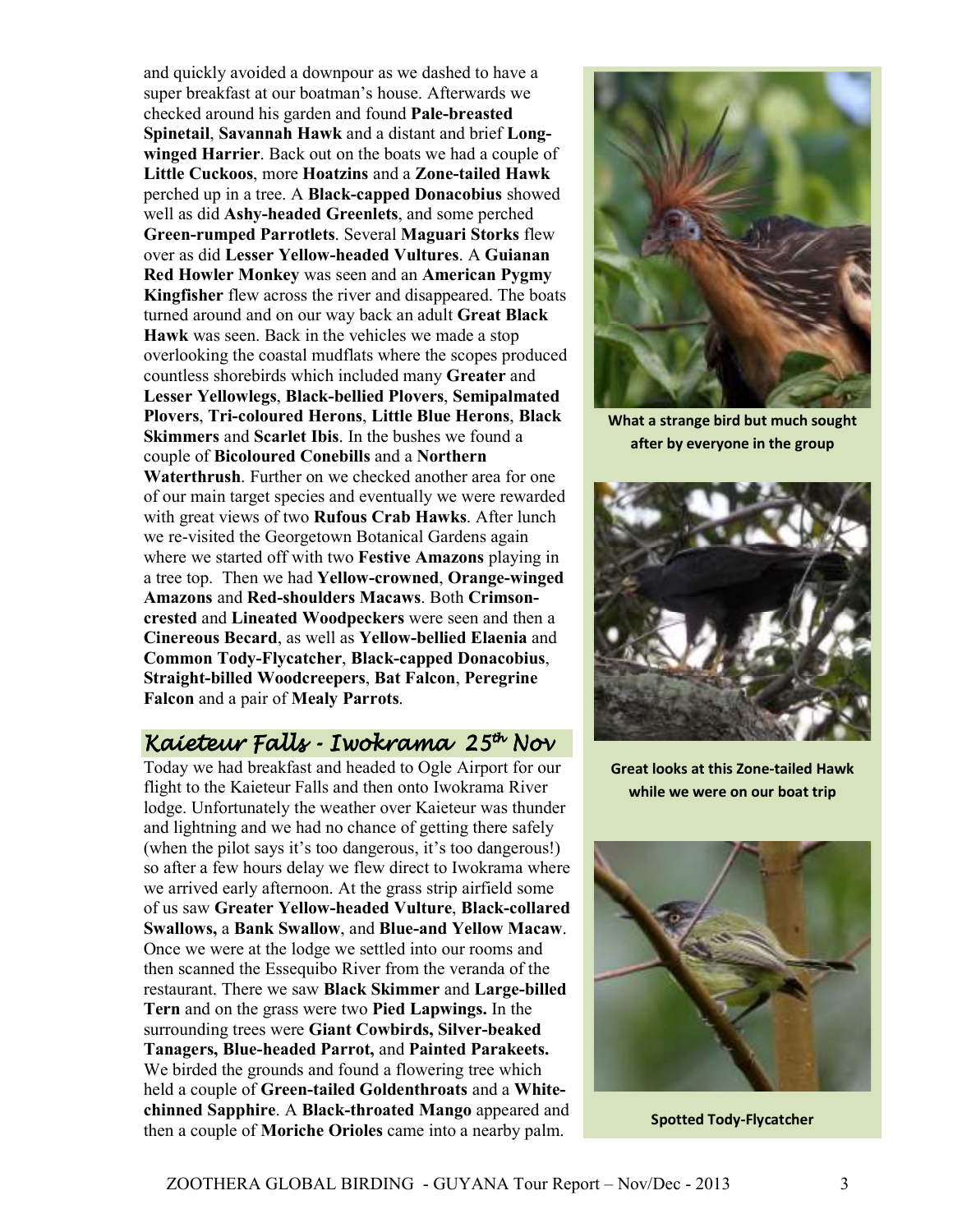A **Lineated Woodpecker** posed on a dead tree and then we tracked down a singing **Chestnut-bellied Seedeater** in one of the trees on the lawn. In a distant tree a **Venezuelan Red Howler** was seen and in another distant tree we found two **Violaceous Euphonias**. As dusk fell we watched a few **Olive Oropendolas** and **Short-tailed Nighthawks** flying over as well as a **Bat Falcon**. After dinner we had a short boat ride in search of nocturnal species. Several **Black Caiman** were seen and we found a few **Amazon Tree Boa's**. Further searching got us good views of two **Laddertailed Nightjars** perched on the ground.

# Turtle Mountain Irokrama 26<sup>th</sup> Nov

Before breakfast we walked just a short distance into the forest to a lekking area of the extraordinary **Capuchinbird**. Their strange cow-like calls drew us to the spot where we enjoyed fabulous views of these birds, calling and displaying. A **Little Chachalaca** was also seen and we found **Caica Parrots**, a difficult **Helmeted Pygmy-Tyrant**, good views of **Dusky-throated Antshrike**, and brief **Chestnut-rumped Woodcreeper** and a **Grayish Mourner**. At breakfast from the veranda we scoped more **Caica Parrots.** We then made our way down to the dock for our boat journey up river to Turtle Mountain. On the river we found **Black-collared Swallows** perched on the rocks, a couple of **Muscovy Ducks**, and both **Red-andgreen** and **Scarlet Macaws** flying around together. A **Ladder-tailed Nightjar** was seen perched in a bush beside the river and as we continued upstream, there were **Whitebanded Swallows** and both **Amazon** and **Ringed Kingfishers**. Once in the forest we made our way to an open camping area where we found **Pygmy Antwren**, **Dusky-throated Antshrike** and heard **Golden-collared Woodpecker**. We then split the group up as those that wanted to go on the steep climb up to the forested mountain top for the chance of **Orange-breasted Falcon** did, and those that did not want to climb, remained behind. Those staying behind had a relaxed time birding close by the camp. We walked a short way into the forest and soon found a group of **Black Spider Monkeys** which, amazingly, drew Steve's attention to a female **Harpy Eagle** sat nearby just looking down at us. Incredibly, this was the same exact location we had seen the male Harpy a year earlier! It didn't take long for the monkeys to spot the Harpy and they went mad throwing sticks and scolding. The huge bird then flew off and out of sight. We continued into the forest and found a small flock which held **McConnell's Flycatchers***,* **Gray Antwren** and **Blue Dacnis**. A **Rufous-winged Ground-Cuckoo** called but could not be enticed in. A little further on we worked for a long time to secure views of two **Yellow-billed Jacamars** hidden away high in the leafy trees. We then headed back to the camping area and had our picnic lunch. After lunch a



**Always nice to see a night bird during the daytime and this Ladder-tailed Nightjar was no exception** 



**The very strange Capuchinbirds performed well at their Lek, and the noise has to be heard to be believed!** 



**This fabulous female harpy Eagle at a spot where we found a male last year!**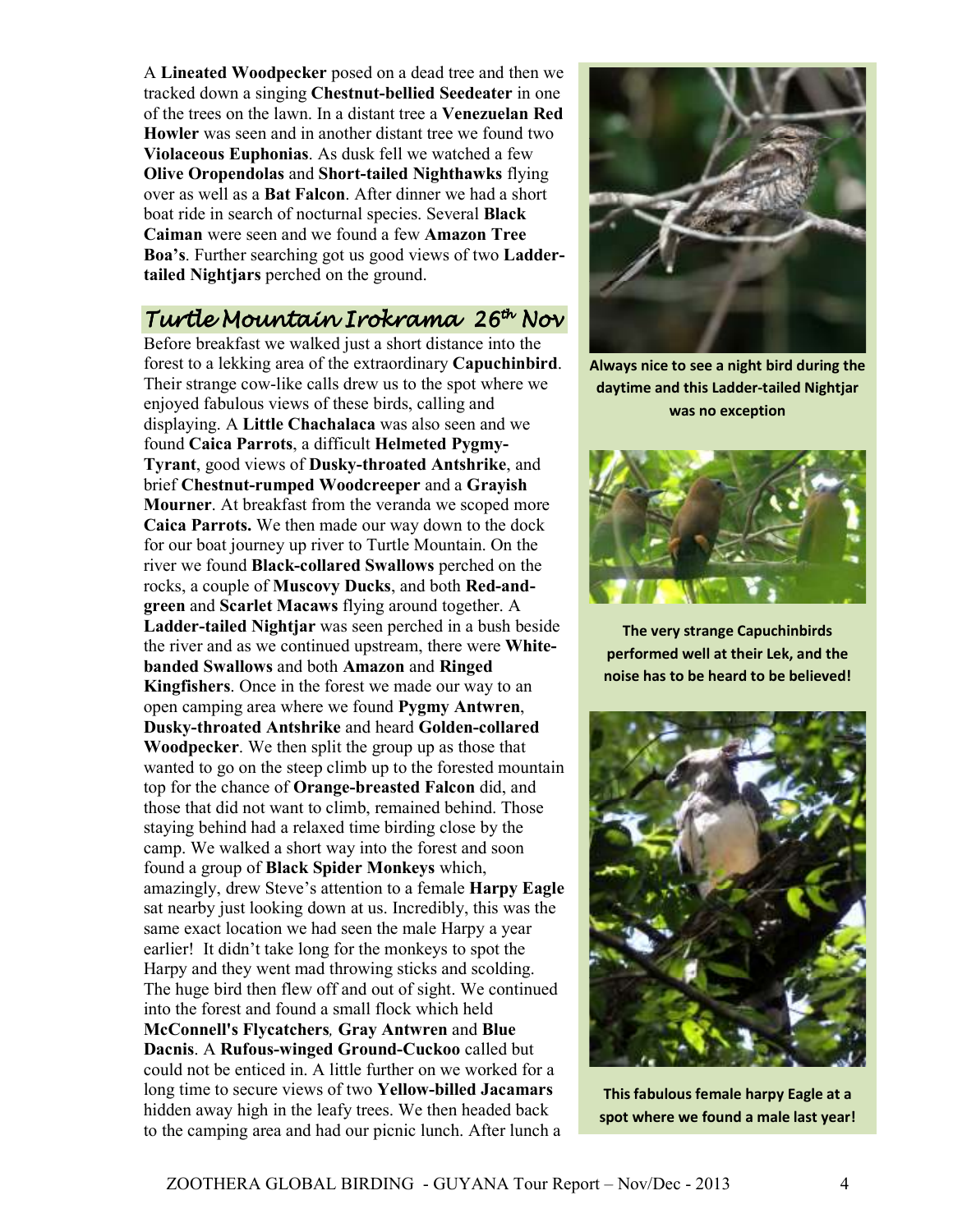short walk found us three **Red-necked Woodpeckers**, and a **Black-chinned Antbird**. We got good looks at **Black Nunbird** and by this time the group that had been up the mountain returned. They were very successful with seeing a pair of **Orange-breasted Falcons**, two **Great Jacamars, Cinereous Antshrike** and a few other species. When lunch was over we all returned to the boats and set off back to Iwokrama River Lodge. A short rest and coffee break was followed by a walk along the entrance road where we saw a group of **Black-necked Aracaris,** a **Gray Antbird**, **Blacktailed Tityra**, and **Golden-bellied Euphonia**. As dusk fell we called in a pair of **Northern Tawny-bellied Screech-Owls** for superb views ending a great day.

# Irokrama - Atta Rainforest Lodge  $27<sup>th</sup>$  Nov

After an early breakfast we were ready to leave when a **Red-fan Parrot** was spotted, so we enjoyed views of this and a **Dusky Parrot**. We then drove along the forest road soon stopping for a group of **Black Curassows**. Next up was a perched **Black-faced Hawk** and nearby a **Goldencollared Woodpecker**. A **Black-bellied Cuckoo** flew over and showed briefly. Our next stop was for a perched **Waved Woodpecker** and here a male **Crimson Fruitcrow** flew over and disappeared above the canopy. Further along we stopped for **Guianan Puffbird** and then a female **Crimson Fruitcrow** gave great views feeding in a tree. An **Amazonian White-tailed Trogon** was seen along with many **Swallowing Puffbirds**, **Golden-winged Parakeets**, and a **Ferruginous-backed Antbird**. The next stop was for a perched **White Hawk** and an **Ornate Hawk Eagle** that was flying around. Then we had both **Red-and Green** and **Scarlet Macaws** at their nest holes in the same tree. Along the road we saw nine **Gray-winged Trumpeters** and finally we reached our destination of Atta Lodge. Around the lodge we had **Golden-bellied Euphonia**, and **Guianan Tyrannulet**. After lunch we walked into the forest and soon found a **Tiny-Tyrant Manakin.** Further on an **Army Ant** swarm drew our attention to **White-plumed Antbirds** and calling **Rufous-throated Antbirds**. A **Black-banded Woodcreeper** was seen and then we went to the Canopy Walkway and here we positioned ourselves on platforms 2 and 3. From our elevated perches, we found **Paradise Jacamar**, **Guianan Toucanet**, **Black-eared Fairy**, **Todd's Antwren**, **Lineated Woodcreeper**, **Purple Honeycreepers**, **Guianan Tyrannulet**, a female **Pompadour Cotinga**, **Painted Parakeets**, **Rufousthroated Sapphire** and **White-chinned Sapphire**. We headed back down the trail at dusk and set our scopes on a tall dead tree top. Just before the light faded our target bird a **White-winged Potoo** flew in and landed on the tree top allowing fantastic views of this mythical bird. Excellent!



**There were plenty of Black Nunbirds to see throughout the trip** 



**We saw plenty of groups of Black-necked Aracaris!** 



**Guyana is a great place to see party's of Grey-winged Trumpeters**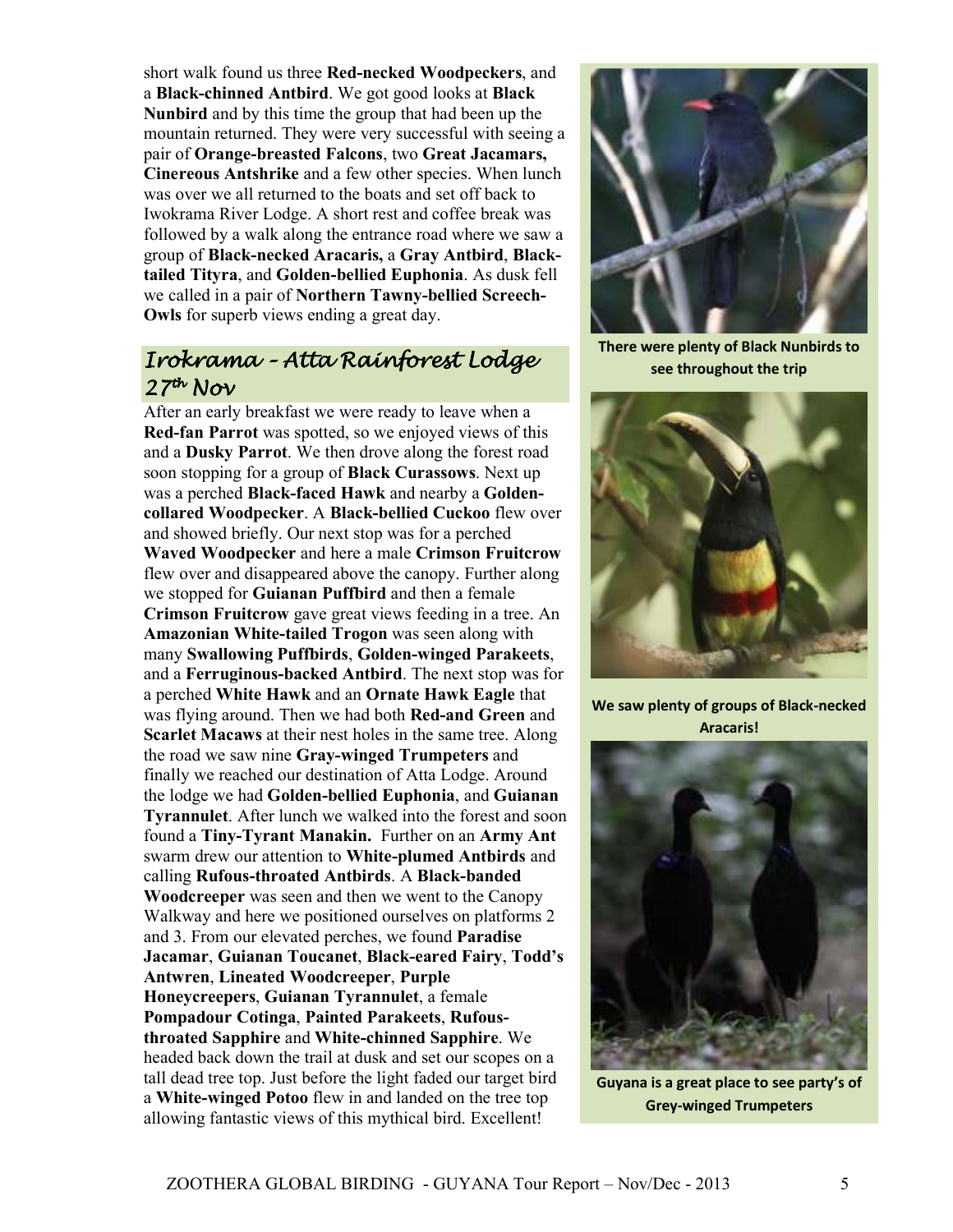# Atta Rainforest Lodge 28<sup>th</sup> Nov

After early morning breakfast we drove the main road stopping along the way for **Red-fan Parrots**, **Bluethroated Piping Guan**, **Channel-billed Toucan**, **Green Oropendolas**, and **Orange-winged**, **Mealy** and **Bluecheeked Amazons**. There were a couple of **Jabiru** in a pond, **Black-necked Aracaris** in the trees, and a **Reddish Hermit** whirring past. In the white sand forest area we had a pair of **Guianan Red Cotingas**, followed by good views of **Scale-backed Antbirds**, and then varying views of **Black Manakin**. A **White-fringed Anttwren** was seen just before we headed back to the lodge for lunch. Afterwards we went into the forest and found a **Chestnut Woodpecker**, a small flock with **Dusky-throated Antshrikes**, **White-flanked Antwren**, and had good views of **Brown**-**bellied Antwrens**. A **Chestnut-rumped Woodcreeper** appeared as did another **Chestnut Woodpecker**. We then got great looks at two **Ferruginous-backed Antbirds** walking through the leaf litter. A group of **Long-winged Antwrens** showed well followed by a superb **Great Jacamar**. On the track we watched a close group of **Gray-winged Trumpeters** shortly followed by a group of **Cayenne Jays** in the canopy above. Out on the road we found a **Blackish Nightjar** on a day roost. Then there was a female **Pompadour Cotinga** on a tree top and later the same tree top held a male **Purple-breasted Cotinga**. A **Golden-bellied Euphonia** was seen at its nest and a few **Little Chachalacas** were seen. We got better views of **Cayenne Jay** and as darkness fell, two **Black**-**banded Owls** were seen offering a fitting end to a great day of birding.

# Atta - Surama Ecolodge 29<sup>th</sup> Nov

This morning we spent an hour or so around the lodge to see what came into the open tree tops. A **Guianan Tyrannulet** flitted around in a tangle but was hard to see. Flowering shrubs attracted several **Reddish Hermits** and nearby a **Guianan Warbling Antbird** showed well. A **Spix's Guan** fed in the top of a palm tree, a **Black-eared Fairy** was seen and a family group of **Black Curassows** wandered around the dining area. **Orange-winged, Bluecheeked,** and **Mealy Amazons** all flew over and then it was time to continue our journey into the Guianan wilderness. We drove along the road and our first stop found us **Golden-sided Euphonia, Eastern Long-tailed Hermit,** two **Pied Puffbirds**, and a pair of **Piratic Flycatchers** trying to get into **Yellow-rumped Cacique** nests. We also got good looks at **Yellow-throated Flycatcher** and some **Painted Parakeets**. **Red-fan Parrots** and **Red-and Green Macaws** were seen, and a group of **Red-rumped Caciques** flew over. Our next stop had us searching the treetops and eventually we had good



**These huge Jabirus fed quietly on a small pond beside the road** 



**Black Curassows are regularly seen walking around Atta Lodge grounds** 



**Female Guianan Warbling Antbird**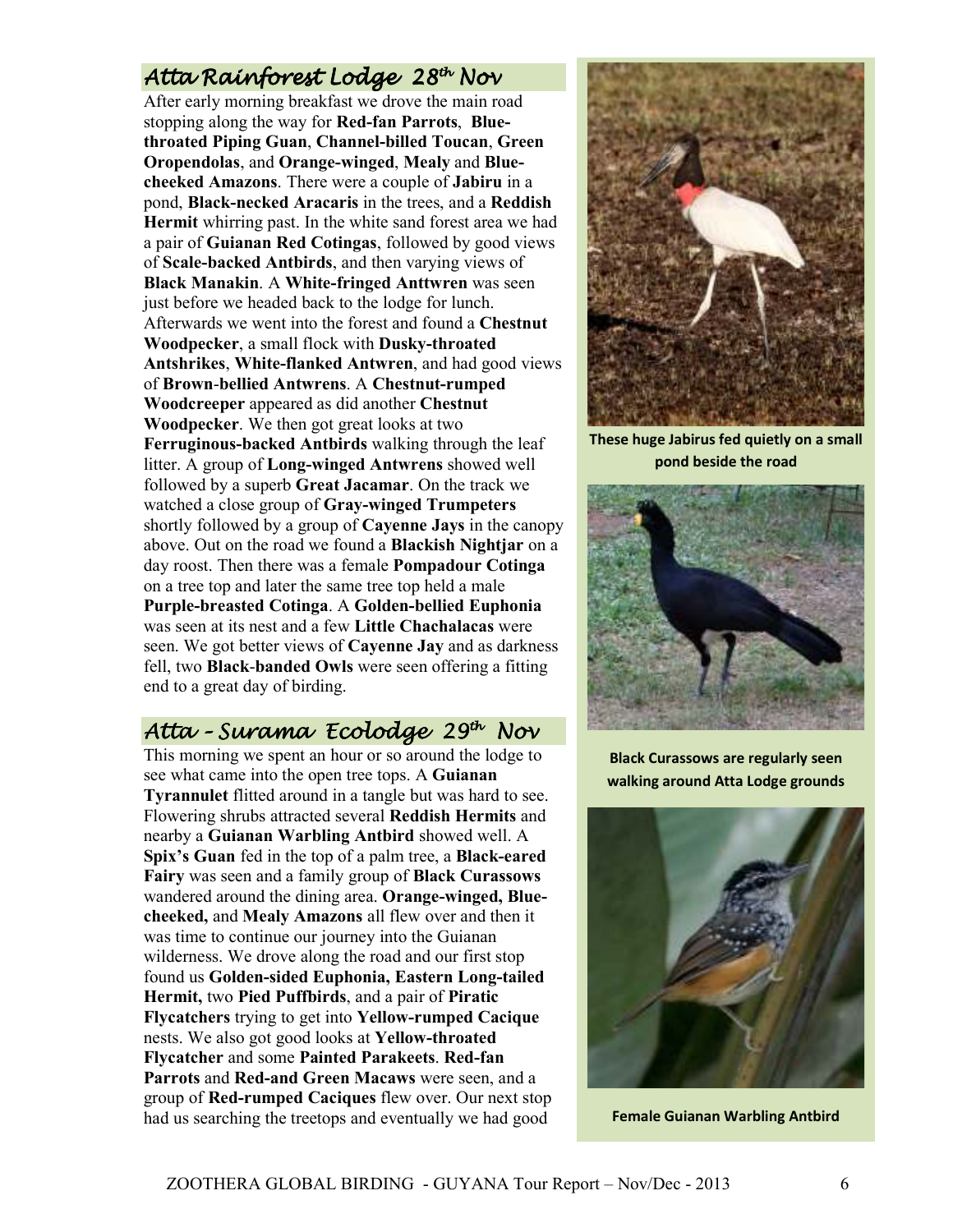scope views of a bright **White Bellbird** sat on a dead tree top. At least 7 or 8 **Pompadour Cotingas** flew into a fruit tree and then a male **Spangled Cotinga** was seen well in the scopes. As if this wasn't amazing enough, we turned around to see two **Jaguars** crossing the road slowly behind us! They were incredibly close and one cat stopped to look at us briefly before disappearing into the thick cover. Another stop at a **Green Oropendola** nest tree found us **Long-tailed Tyrant, Pied Puffbird**, **Yellow**-**tufted Woodpecker**, and flyover **White-collared Swifts**. At one point we walked into the forest and positioned ourselves to watch a stunning male **Guianan Cock-of-the-Rock** which gave superb views. A **South American Snipe** seemed a bit out of place along the road and soon we arrived at Surama Ecolodge. We settled in and after lunch we went out on a walk through the grasslands. Here we saw **Yellow-bellied Elaenias, Blue Dacnis, Brown-throated Parakeets** and a group of **Wedge-capped Capuchin Monkeys**. A bit further on we had **Grassland Sparrow, Short-tailed Swifts, Ochrelored Flatbill**, **Yellow-chested Greenlet**, and **Yellowcrowned Tyrannulet**. An open area produced fly over **Black Caracaras** and a close **Savannah Hawk**. In a section of forest we found two roosting **Great Potoos** that gave fabulous views looking like part of the tree. A **Redbellied Macaw** flew over and as we got back towards the lodge, a couple of **Least Nighthawks** flew around and a **White-tailed Nightjar** was seen.

# Surama Ecolodge 30<sup>th</sup> Nov

This morning after an early breakfast we set off into the forest on a trail that leads to a Harpy Eagle nest. On the main road we got super views of a **Cream-coloured Woodpecker** and a couple of **Purple-throated Fruitcrows**. In the forest we found a small group of **Rufous-bellied Antwrens**, and then further on Ron spotted a fabulous **Long-tailed Potoo** on a day roost and not anywhere he had previously found it. A great find! We eventually got to the Harpy nest tree and after a thorough search it was obvious that the birds were not around. A flock moving through the canopy included **Blackpoll Warbler**, **Pink-throated Becard, Yellow-throated Woodpecker, Yellow-margined Flatbill, Lineated Woodcreeper, Great Jacamar** and a stunning **Crimson Fruitcrow**. We then heard a **Rufous-winged Ground-Cuckoo** call and some clever tactics allowed Steve to lure it in allowing us incredible views as the bird walked straight past us in full view toward Steve. We stood perfectly still and were rewarded with a fabulous sighting of this difficult bird. After several hours of searching and waiting, the Harpy was not seen so we made our way back towards the road and our vehicles. Back at the lodge we had lunch and then a rest before meeting up and walking

#### **Lucky or What!**





**This was the fabulous pair of Jaguars that crossed the road while we were looking for White Bellbird!** 



**Dark photo of our Long-tailed Potoo**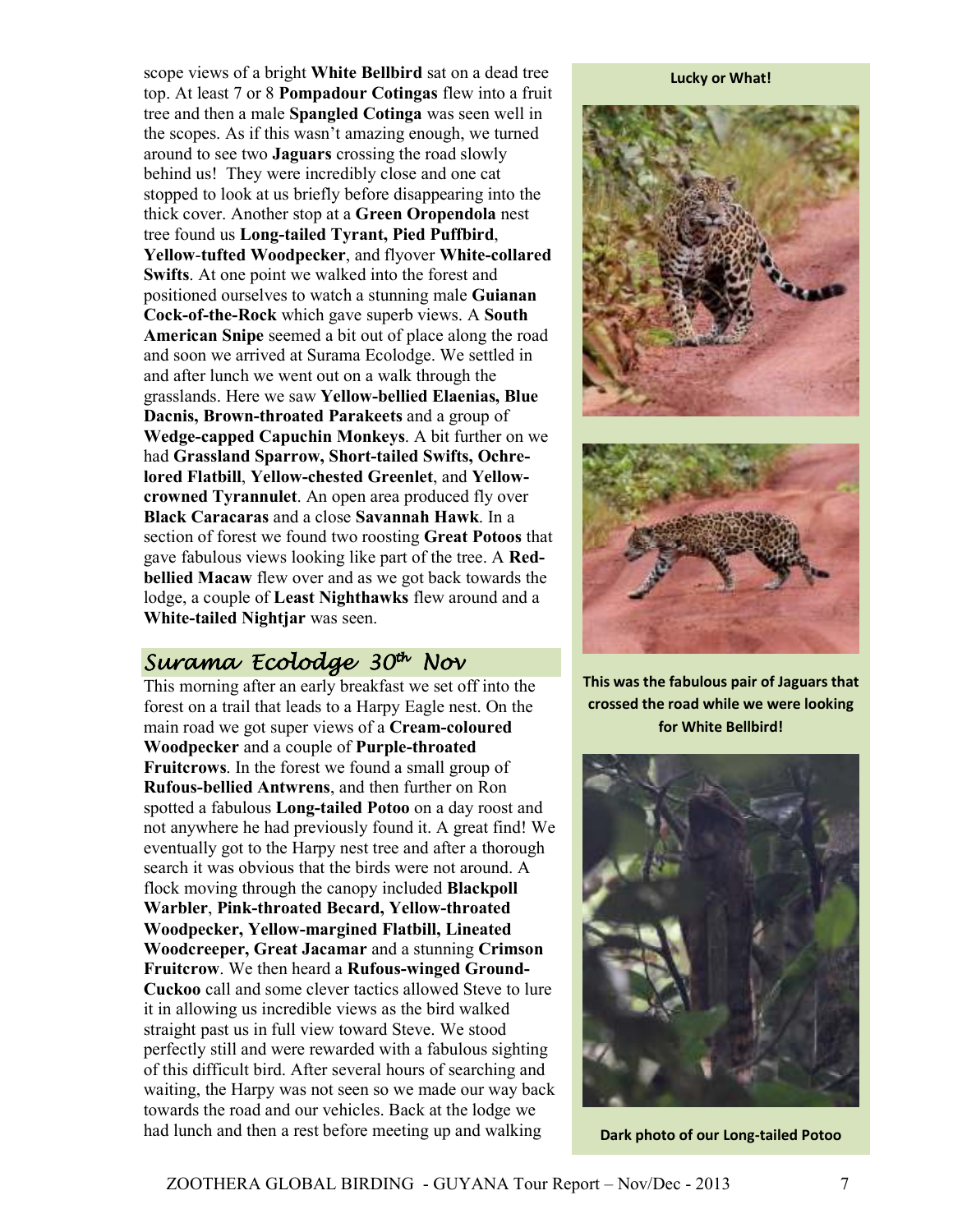into the grasslands just a few hundred metres from the lodge. **Plain-crested Elaenia** was seen here, as well as **Cayenne Jay** and **Piratic Flycatcher**. As we walked through the grasses, a couple of **Wedge-tailed Grass Finches** flew up but our real prize and reason for walking the grassland was to try and see the mythical and almost impossible **Ocellated Crake**. We heard several of these elusive birds and to our amazement we actually flushed four individual birds, each slowly fluttered over the grass tops very close to us allowing pretty good views. Very pleased with our victory we returned to the lodge seeing both **Lesser** and **Least Nighthawks** along the way.

# Surama Ecolodge 1ª Dec

After early morning breakfast we set off for a walk toward the Burra Burra River. **Fork-tailed Palm Swifts** flew over the grasslands and **Plain-crested Elaenia** was seen. In the forest, small flocks produced **White-flanked Antwren**, a pair of **Spangled Piculets**, **White-browed Antbird, Helmeted Pygmy-tyrant**, and **Blue-chinned Sapphire.**  Continuing on, we found **Coraya Wren**, **Amazonian Slaty Antshrike, Cinereous Antshrike** and down by the river we had **Painted Tody-Flycatcher.** In the afternoon we birded the Surama Road finding **Spangled Cotinga, McConnell's Flycatcher**, **White-crowned Manakin**, **Guianan Tyrannulet** and **Black-spotted Barbet**.

# Surama Ecolodge - Karanambu 2nd Dec

We left Surama after an early breakfast and birding along the road stopping for **Orange-backed Troupials**, **Finsch's Euphonia**, **White-naped Xenopsaris**, and **Bran-coloured Flycatcher**, a new bird for Ron. Other stops produced **White-tailed Hawks** and our first **Giant Anteater.** We arrive at our rustic lodge and had nice views of **Red-capped Cardinals** at the feeders and a perched **Pearl Kite**. Later in the afternoon, we went out on the boats. A slow cruise on the river yielded **Black Skimmers, Rufescent Tiger Heron, Jabiru, Green Ibis,**  lots of **Ringed** and **Amazon Kingfishers**, brief views of **Agami Heron**, **Sunbittern**, **Gray-necked Wood Rail**, **Crimson-crested Woodpeckers**, **Black** and **Spectacled Caiman**, **Giant Otters** and **Common Squirrel monkeys**. At dusk, we quietly drifted and enjoyed a rum punch and biscuits while **Band-tailed Nighthawks** flew over the river. On the way back in the dark, we spotlighted **Boatbilled Herons** and several **Green Tree Boas**.

# Karanambu - Karassabaí 3<sup>rd</sup> Dec

After an early breakfast we left Karanambu and headed out into the expansive savanna. An **Aplomado Falcon** was seen along the track as we drove out and **Yellowish Pipits**



**One of the characterful thatched huts. Our great accommodation at Surama** 



**A roadside stop found us this Whitenaped Xenopsaris** 



**This super Black-faced Hawk seen earlier**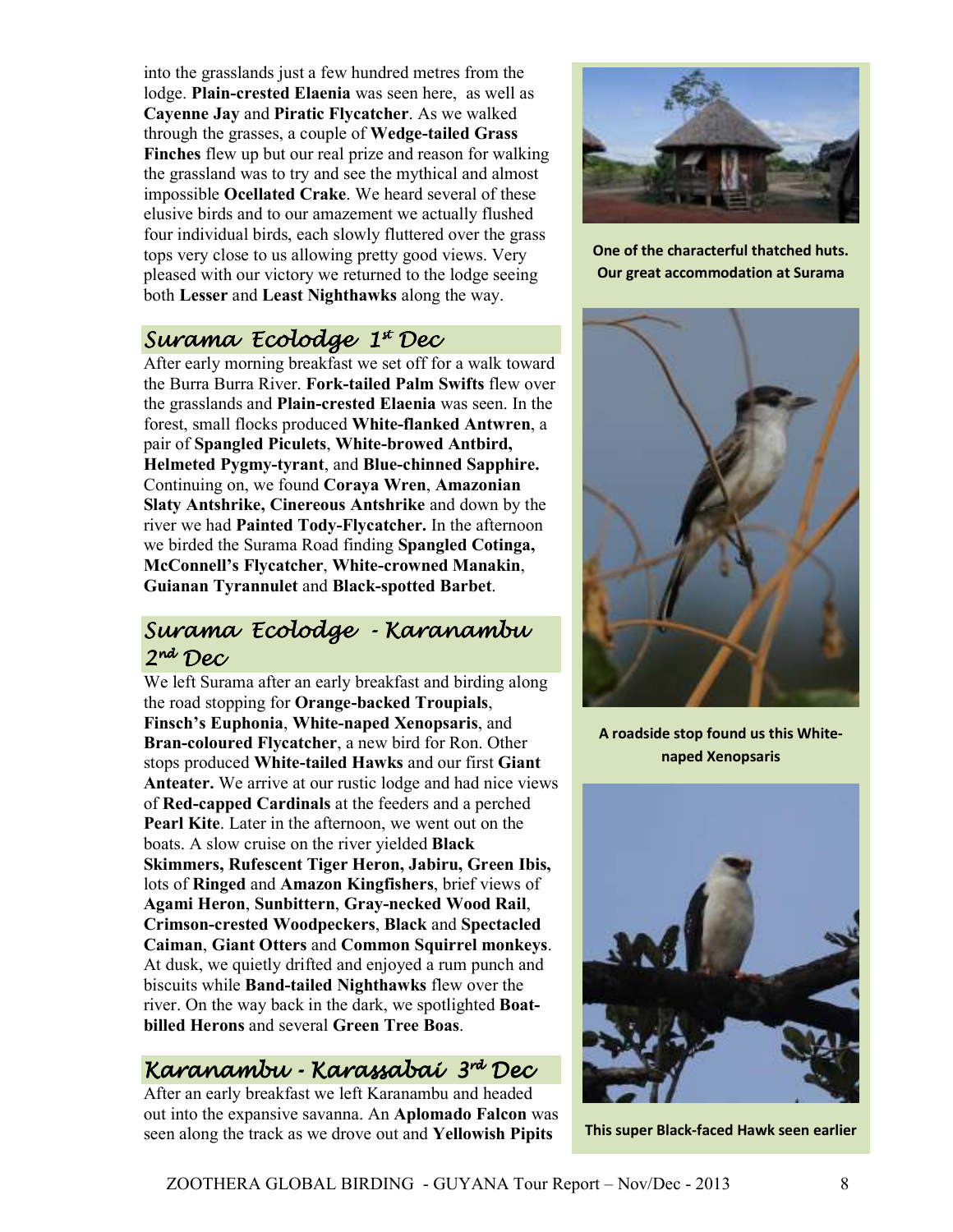flew up from the verge. A group of **Crested Bobwhites** was seen and around a small pool we had **Pinnated Bittern**, **White-headed Marsh-Tyrant**, and **White-faced Whistling Duck**. We drove further out and found two **Giant Anteaters** roaming the open grasslands, and then we stopped in an area and searched the scrub finding **Ruddy-breasted Seedeaters**, two **Pinnated Bitterns**, and **Grassland Yellow Finch.** Moving on to a remote area around a wetland eventually found our target bird, the rare and very localised **Crested Doradito**. Other birds in the area included **South American Snipe**, **Yellow-chinned Spinetail**, and **Pale-breasted Spinetail**. **White-tailed Hawks** and **Savannah Hawks** were seen and we ticked **Buff-necked Ibis**. Leaving the savannahs behind us we headed towards the mountains and Karassabai. We arrived around lunchtime and after settling into our accommodation we had a wonderful lunch supplied by some local village ladies. After a short rest we headed into the mountains in search of the very restricted and highly endangered **Sun Parakeet**, a bird that was once at the brink of extinction due to the pet trade. We waited and searched the hillsides for the brilliant yellow birds but to no avail. **Red-and-green Macaws** flew overhead calling loudly and a **Laughing Falcon** showed well.

# Karassabaí - Lethem 4<sup>th</sup> Dec

This morning we had an early breakfast and then went back to the mountains we had searched yesterday. Strategically placing ourselves in an area with good views, it didn't take long before the birds were heard as they moved down the valley. A quick repositioning to another area had us watching four beautiful **Sun Parakeets** feeding in some trees lit up by the morning sun. The birds then called and moved a little allowing fantastic scope views of these highly prized birds. We soaked in the views and then looked at a few other birds in the area which included **Pale-eyed Pygmy-Tyrant**, **Laughing Falcon**, and **Common Black Hawk.** On our walk back, we encountered a tree filled with **Hooded Tanagers, Chestnut-vented Conebills**, a **Rufous-browed Peppershrike** and **Finsch's Euphonia**. A **Pearl Kite** perched on a nearby tree led us to find its nest that contained two well grown young. We then drove from Karassabai toward Lethem stopping for **Double-striped Thick-knee** along the way. We settled into our ranch accommodation outside of town and walked a track at sunset, enjoying the stars as it got dark and contemplating our last few days in Guyana.

# Red Siskin 5th Dec

Today we left at an unearthly time and set off into the savannah in the dark. After travelling on the road for



**A few White-headed Marsh-Tyrants were seen in suitable wetlan** 



**Savanna Hawks were a familiar sight** 



**Mostly seen in flight this Yellowish Pipit showed well close to the road**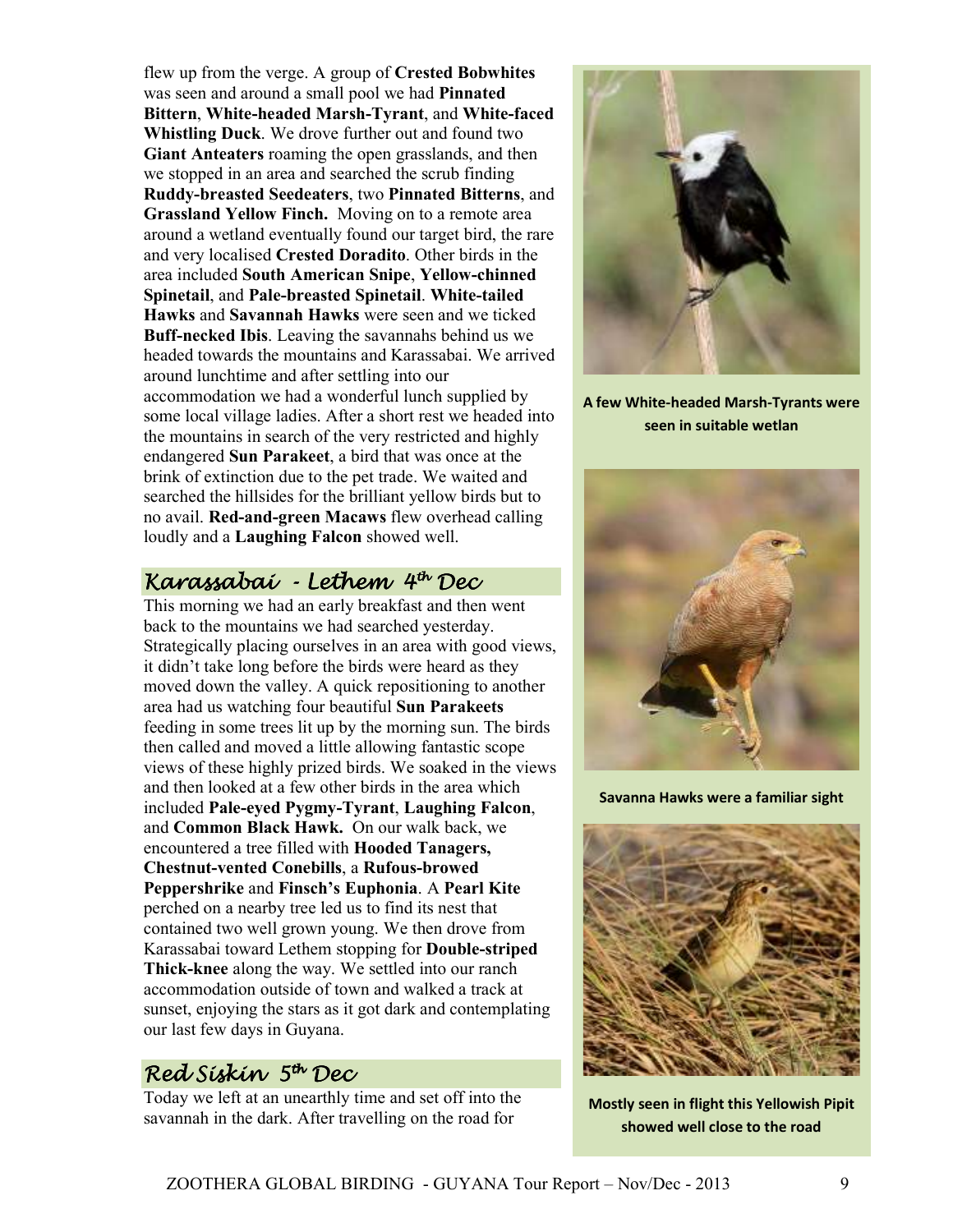several hours crossing several flooded streams and bouncing along the "road" we picked up our good friend and guide Asaph and continued on for breakfast at Dadanawa Ranch. As the sun rose, we saw **Doublestriped Thick-knees** among the cattle fields. After breakfast, we continued out into the open savannah to an area known for the mythical **Red Siskin**, our target for the day. We spent hours searching with no joy and had to console ourselves with other birds in the area including **White-tailed Goldenthroat**, **Finsch's Euphonia**, **Burnished Buff Tanager**, **Plain-crested Elaenia**, **Plumbeous Seedeater**, and **Great Black Hawk**. At one point a **Tayra** was seen walking down a tree trunk. We then moved sites to an area where a trickle of water was flowing out over some rocks. This was attracting small birds to drink and bath and it wasn't long before two males and a female **Red Siskin** flew in and landed in a bare tree allowing fabulous views of this stunning bird. After a while, the birds flew into a nearby bush and were joined by an immature male. We enjoyed scope views and after a picnic lunch we left the area. Our long journey back to the ranch yielded **White-tailed Hawk,** and **Savannah Hawk**, **Jabiru**, and countless **Fork-tailed Flycatchers**.



**A Difficult to get any good photos this was one of 4 stunning Sun Parakeets** 

# Manari Wildlife Lodge 6th Dec

This morning after breakfast we headed out into the savannah towards the Irang River. Traversing the countryside we saw **Jabiru, Buff-necked Ibis**, **Cocoi Heron** and a close **Yellowish Pipit**. We reached our destination which was a small patch of dry forest alongside the river which borders Brazil, and here we made our way along a track and into the forest. One of the first birds we saw was the very localised **Hoary-throated Spinetail**, the first of many excellent close sightings as the birds moved along the leafy floor apparently unfazed by our presence. Then, a **Rio Branco Antbird** began to call and it wasn't long before we enjoyed superb views of two females. A **Flavescent Warbler** showed no concern at our close presence and a **Rufous-tailed Jacamar** posed nicely. A **Pale-legged Hornero** proved elusive but was later seen near its nest and during the rest of the morning we found **Orange-backed Troupial**, a pair of **Blackcrested Antshrikes** and a **Streak-headed Woodcreeper.** After success finding of our very restricted target species we once again navigated our way back through the savannah. A stop at one of the reedy pools produced two **Pied-billed Grebes** and an **Azure Gallinule,** while further on, another stop found us a very confiding **Bearded Tachuri**. We then returned to our lodge for lunch and a relaxing afternoon. An evening walk produced nice views of a few birds already previously seen.



**This was the immature Red Siskin. I wish I could have photographed the stunning males we saw!** 



**Very localized Rio Branco Antbird - fem**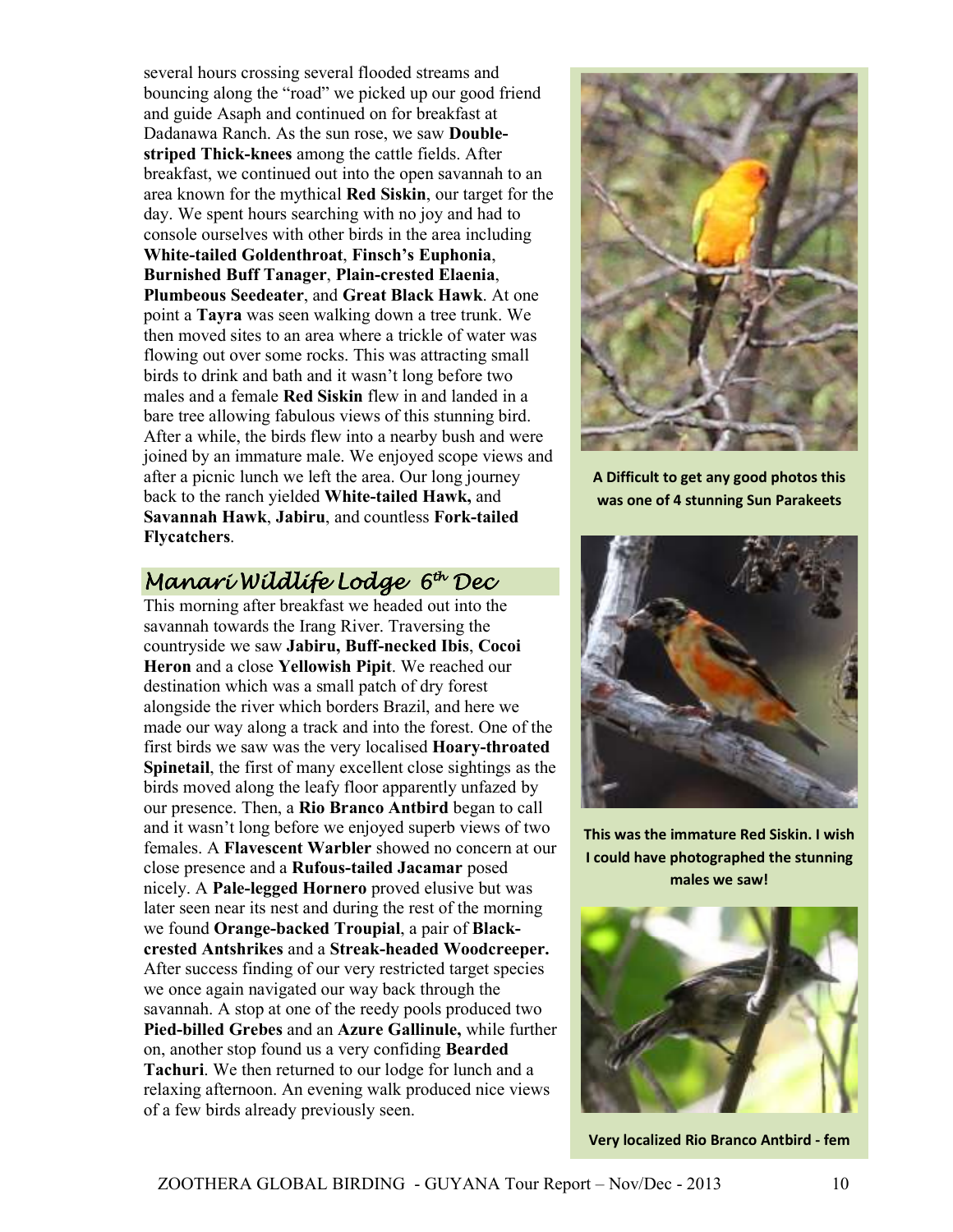# Manarí Wíldlífe Ranch 7<sup>th</sup> Dec

Our last morning walk around the lodge produced the now regular species such as **Red-bellied Macaws**, **Yellowcrowned Amazons**, **Brown-crested** and **Dusky-capped Flycatchers, Rufous-browed Peppershrike**, **Common Tody-Flycatchers**, **Burnished Buff Tanager**, **Shorttailed Swifts** and **Bicoloured Wren**. Later in the day, we packed up and went into town to catch our flight back to Georgetown for the night. At dinner, we reminisced about all of the fabulous birds we had seen and the wonderful memories of our fantastic birding tour in Guyana.

Thanks to everyone who participated and made this such an enjoyable, fun and bird-filled tour. Special thanks to our fabulous guide Ron, who led us to so many special places and birds and his wife Marissa who made our stay in Karassabai so comfortable. Also special thanks to Leon at Atta Lodge a great guide and good friend to all. Also thanks to Kevin Bryan for the in-depth mammal list



**A nice Rufous-tailed Jacamar to finish off** 

Steve & Gina

# **BIRDLIST FOR GUYANA 2014**

 $A =$  Number of species recorded on tour  $B =$  Number of days out of 15 recorded **C = Highest daily count or comment GSE=Guianan Shield Endemic** 

| A              | <b>SPECIES</b>                      | <b>SCIENTIFIC NAME</b>              | B              | $\mathbf C$    |
|----------------|-------------------------------------|-------------------------------------|----------------|----------------|
| 1              | <b>Great Tinamou</b>                | Tinamou major                       | 1              | Heard          |
| $\overline{c}$ | Cinereous Tinamou                   | Crypturellus cinereus               | 1              | Heard          |
| 3              | Variegated Tinamou                  | Crypturellus variegatus             | $\overline{2}$ | Heard          |
| 4              | Little Tinamou                      | Crypturellus soui                   | $\overline{3}$ | $\mathbf{1}$   |
| 5              | White-faced Whistling Duck          | Dendrocygna viduata                 | 1              | $\mathbf{1}$   |
| 6              | Muscovy Duck                        | Cairina moschata                    | $\overline{4}$ | $\overline{2}$ |
| 7              | <b>Crested Bobwhite</b>             | Colinus cristatus                   | 6              | 20             |
| 8              | Little Chachalaca                   | Ortalis motmot                      | $\overline{2}$ | 5              |
| 9              | <b>Blue-throated Piping-Guan</b>    | Pipile cumanensis                   | $\overline{2}$ | $\overline{2}$ |
| 10             | Spix's Guan                         | Penelope jacquacu                   | 5              | 1              |
| 11             | <b>Black Curassow</b><br><b>GSE</b> | Crax alector                        | $\overline{4}$ | 6              |
| 12             | Pied-billed Grebe                   | Podilymbus podiceps antarcticus     | 1              | $\overline{2}$ |
| 13             | <b>Magnificent Frigatebird</b>      | Fregata magnificens                 | $\overline{2}$ | 10             |
| 14             | <b>Brown Pelican</b>                | Pelecanus occidentalis occidentalis | 1              | 5              |
| 15             | Anhinga                             | Anhinga anhinga                     | $\overline{2}$ | $\overline{2}$ |
| 16             | Little Blue Heron                   | Egretta caerulea                    | 3              | 8              |
| 17             | <b>Tricoloured Heron</b>            | Egretta tricolor                    | 1              | 40             |
| 18             | Cocoi Heron                         | Ardea cocoi                         | 7              | $\overline{2}$ |
| 19             | Snowy Egret                         | Egretta thula                       | 5              | 10             |
| 20             | <b>Great Egret</b>                  | Ardea alba                          | $\overline{7}$ | 20             |
| 21             | Capped Heron                        | Pilherodius pileatus                | 3              | $\overline{2}$ |
| 22             | Cattle Egret                        | <b>Bululcus ibis</b>                | 8              | 12             |
| 23             | Yellow-crowned Night Heron          | Nyctanassa violacea                 | 1              | 12             |
| 24             | Agami Heron                         | Agami agami                         | 1              | 1              |
| 25             | <b>Striated Heron</b>               | <b>Butorides striata</b>            | 8              | 4              |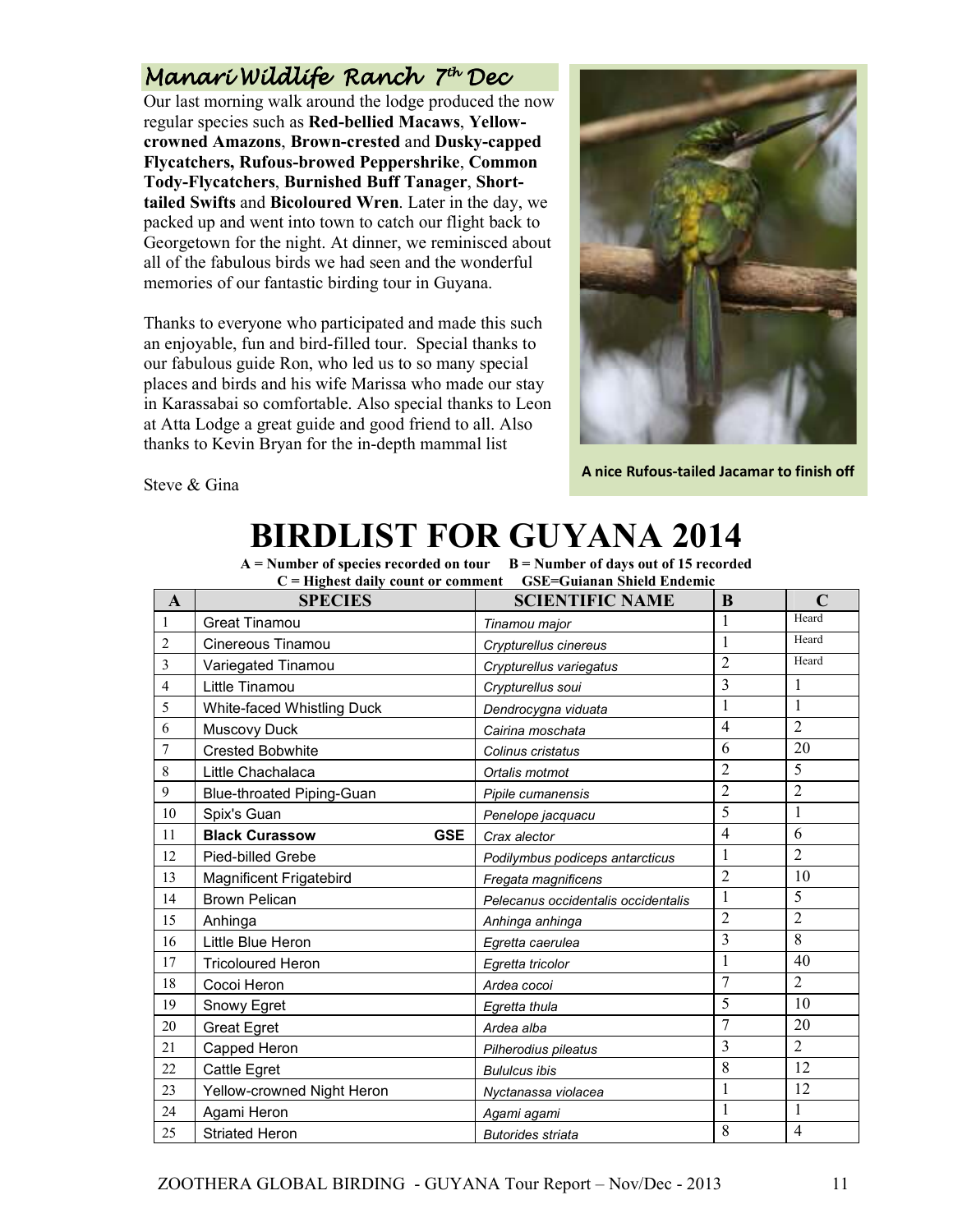| 26     | <b>Boat-billed Heron</b>             | Cachlearius cochlearius           | $\mathbf{1}$   | 8              |
|--------|--------------------------------------|-----------------------------------|----------------|----------------|
| 27     | <b>Black-crowned Night Heron</b>     | Nycticorax nycticorax             | 1              | 12             |
| 28     | Rufescent Tiger-Heron                | Trigrisoma lineatum               | $\overline{2}$ | 1              |
| 29     | <b>Pinnated Bittern</b>              | Botaurus pinnatus                 | 3              | 3              |
| 30     | <b>Scarlet Ibis</b>                  | Eudocimus ruber                   | $\mathbf{1}$   | 10             |
| 31     | Green Ibis                           | Mesembrinibis cayennensis         | $\mathbf{1}$   | 6              |
| 32     | Limpkin                              | Aramus guaranuna                  | $\overline{7}$ | 8              |
| 33     | <b>Buff-necked Ibis</b>              | Theristicus caudatus              | $\overline{4}$ | $\overline{4}$ |
| 34     | Maguari Stork                        | Ciconia maguari                   | 3              | 3              |
| 35     | Roseate Spoonbill                    | Platalea ajaja                    | $\overline{2}$ | 1              |
| 36     | <b>Wood Stork</b>                    | Mycteria americana                | $\mathbf{1}$   | $\mathbf{1}$   |
| 37     | Jabiru                               | Jabiru mycteria                   | 6              | 8              |
| 38     | <b>Black Vulture</b>                 | Coragyps atratus                  | 10             | No Count       |
| 39     | <b>Turkey Vulture</b>                | Cathartes aura                    | 6              | No Count       |
| 40     | Lesser Yellow-headed Vulture         | Cathartes burrovianus             | 6              | $10+$          |
| 41     | <b>Greater Yellow-headed Vulture</b> | Cathartes melambrotus             | 6              | 6              |
| 42     | King Vulture                         | Sarcoramohus papa                 | $\overline{4}$ | $\overline{2}$ |
| 43     | Osprey                               | <b>Pandion haliaetus</b>          | $\tau$         | $\overline{2}$ |
| 44     | <b>Pearl Kite</b>                    | Gampsonyx swainsonii              | $\overline{2}$ | 3              |
| 45     | Snail Kite                           | Rastrhamus sociabilis             | 6              | 20             |
| 46     | Long-winged Harrier                  | Circus buffoni                    | $\mathbf{1}$   | 1              |
| 47     | <b>Black-faced Hawk</b>              | Leucopternis melanops             | $\mathbf{1}$   | $\mathbf{1}$   |
| 48     | <b>White Hawk</b>                    | Leucopternis albicollis           | $\mathbf{1}$   | 1              |
| 49     | Rufous Crab Hawk                     | Buteogallus aequinoctialis        | $\mathbf{1}$   | $\overline{2}$ |
| 50     | Common Black Hawk                    | <b>Buteogallus anthracinus</b>    | $\mathbf{1}$   | $\overline{2}$ |
| 51     | <b>Great Black Hawk</b>              | Buteogallus urubitinga            | 6              | $\overline{c}$ |
| 52     | Savannahh Hawk                       | <b>Buteogallus meridionalis</b>   | 7              | 4              |
| 53     | <b>Black-collared Hawk</b>           | <b>Busarellus nigricollis</b>     | 3              | $\overline{4}$ |
| 54     | Roadside Hawk                        | <b>Buteo magnirostris</b>         | $\overline{2}$ | $\mathbf 1$    |
| 55     | White-tailed Hawk                    | <b>Buteo albicaudatus</b>         | 5              | $\overline{4}$ |
| 56     | Gray Hawk (Gray-lined Hawk)          | <b>Buteo nitidus nitidus</b>      | 6              | $\overline{4}$ |
| 57     | Zone-tailed Hawk                     | <b>Buteo albonotatus</b>          | $\mathbf{1}$   | $\mathbf{1}$   |
| 58     | Ornate Hawk-Eagle                    | Spizaetus ornatus                 | $\overline{2}$ | 1              |
| 59     | Harpy Eagle                          | Harpia harpyja                    | 1              | 1              |
| 60     | <b>Black Caracara</b>                | Daptrius ater                     | $\overline{2}$ | 3              |
| 61     | Red-throated Caracara                | Lbycter americanus                | $\overline{2}$ | 6              |
| 62     | Northern Caracara                    | Caracara cheriway                 | 6              | $3+$           |
| 63     | Yellow-headed Caracara               | Milvago chimachima                | 8              | 10             |
| 64     | Laughing Falcon                      | Herpetotheres cachinnans          | 3              | $\overline{2}$ |
| 65     | <b>Barred Forest Falcon</b>          | Micrastur ruficollis concentricus | 1              | Heard          |
| 66     | Aplomado Falcon                      | Falco femoralis                   | 1              | 1              |
| 67     | <b>Bat Falcon</b>                    | Falco rufigularis                 | 5              | 3              |
| 68     | Orange-breasted Falcon               | Falco deiroleucus                 | 1              | $\overline{2}$ |
| 69     | Peregrine Falcon                     | Falco peregrinus                  | 3              | $\overline{2}$ |
| $70\,$ | American Kestrel                     | Falco sparverius                  | $\overline{4}$ | $\mathbf{1}$   |
| 71     | <b>Ocellated Crake</b>               | Micropygia schamburgkii           | $\overline{2}$ | $\overline{4}$ |
| 72     | Gray-necked Wood Rail                | Aramides cajanea                  | $\mathbf{1}$   | $\mathbf{1}$   |
| 73     | <b>Azure Gallinule</b>               | Porphyrula flavirostris           | 1              | 1              |
| 74     | Common Gallinule                     | Gallinula cachinnans              | $\mathbf{1}$   | 1              |
| 75     | Gray-winged Trumpeter                | Psophia crepitans                 | $\overline{3}$ | 12             |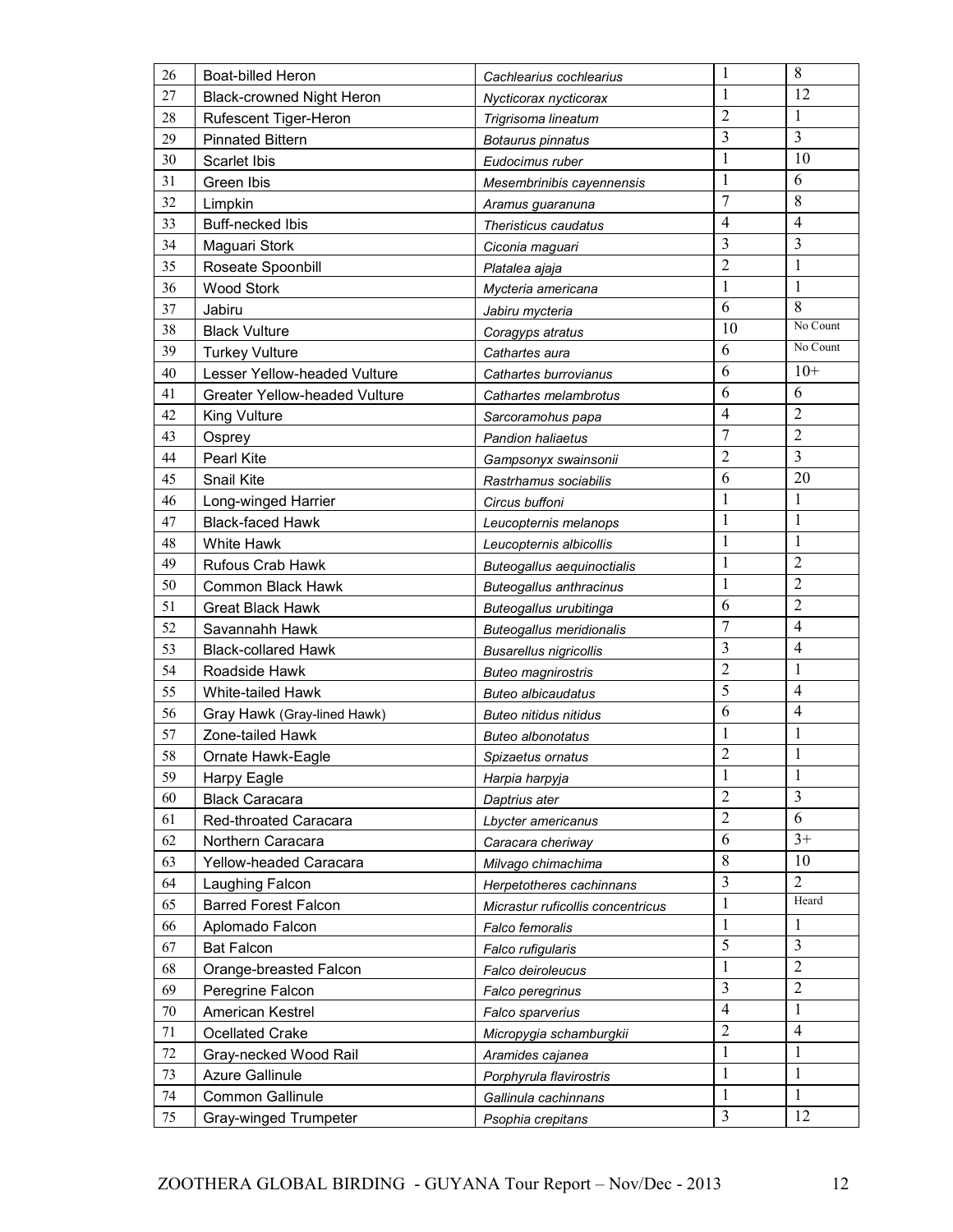| 76  | Sungrebe                                 | Heliornis fulica           | $\mathbf{1}$            | 1              |
|-----|------------------------------------------|----------------------------|-------------------------|----------------|
| 77  | Sunbittern                               | Eurypyga helias            | $\mathbf{1}$            | $\overline{2}$ |
| 78  | <b>Black-bellied Plover</b>              | Pluvialis squatarola       | $\mathbf{1}$            | 50             |
| 79  | Pied Lapwing                             | Vanellus cayanus           | 3                       | $\overline{2}$ |
| 80  | Double-striped Thick-knee                | <b>Burhinus bistriatus</b> | $\overline{2}$          | $\overline{2}$ |
| 81  | Semipalmated Plover                      | Charadrius semipalmatus    | $\mathbf{1}$            | $\overline{4}$ |
| 82  | Southern Lapwing                         | Vanellus chilensis         | 5                       | 8              |
| 83  | Wattled Jacana                           | Jacana jacana              | 9                       | 10             |
| 84  | South American Snipe                     | Gallinago paraguaiae       | $\overline{2}$          | 1              |
| 85  | <b>Greater Yellowlegs</b>                | Tringa melanoleuca         | $\mathbf{1}$            | 100            |
| 86  | Lesser Yellowlegs                        | Tringa flavipes            | $\mathbf{1}$            | No Count       |
| 87  | Spotted Sandpiper                        | Actitis macularius         | $\overline{2}$          | $\mathfrak{Z}$ |
| 88  | Solitary Sandpiper                       | Tringa solitaria           | $\overline{4}$          | $\overline{2}$ |
| 89  | Large-billed Tern                        | Phaetusa simplex           | $\overline{2}$          | $\mathbf{1}$   |
| 90  | Gull-billed Tern                         | Gelochelidon nilotica      | $\mathbf{1}$            | $\mathbf{1}$   |
| 91  | <b>Black Skimmer</b>                     | Rynchops niger             | 3                       | 20             |
| 92  | Scaled Pigeon                            | Patagioenas speciosa       | $\overline{2}$          | 10             |
| 93  | Pale-vented Pigeon                       | Patagioenas cayennensis    | 9                       | No Count       |
| 94  | Ruddy Pigeon                             | Patagioenas subvinacea     | $\overline{2}$          | $\mathbf{1}$   |
| 95  | Plumbeous Pigeon                         | Patagioenas plumbia        | $\mathbf{1}$            | $\mathbf{1}$   |
| 96  | <b>Eared Dove</b>                        | Zenaida auriculata         | $\overline{7}$          | No Count       |
| 97  | Plain-breasted Ground Dove               | Columbina minuta           | $\mathbf{1}$            | 1              |
| 98  | <b>Common Ground Dove</b>                | Columbina passerina        | 12                      | No Count       |
| 99  | Ruddy Ground Dove                        | Columbina talpacoti        | 5                       | 8              |
| 100 | White-tipped Dove                        | Leptotila verreauxi        | $\overline{7}$          | 3              |
| 101 | Blue-and-yellow Macaw                    | Ara ararauna               | $\mathbf{1}$            | $\mathbf{1}$   |
| 102 | Red-and-green Macaw                      | Ara chloropterus           | 8                       | 8              |
| 103 | <b>Scarlet Macaw</b>                     | Ara macao                  | 6                       | 3              |
| 104 | Red-bellied Macaw                        | Ara manilata               | 5                       | $\overline{4}$ |
| 105 | Red-shouldered Macaw                     | Diopsittaca nobilis        | $\overline{\mathbf{3}}$ | 12             |
| 106 | <b>GSE</b><br><b>Sun Parakeet</b>        | Aratinga solstitialis      | $\mathbf{1}$            | $\overline{4}$ |
| 107 | <b>Brown-throated Parakeet</b>           | Aratinga pertinax          | 10                      | $10+$          |
| 108 | <b>Painted Parakeet</b>                  | Pyrrhura picta             | $\overline{4}$          | $6+$           |
| 109 | Golden-winged Parakeet                   | Brotogeris chrysoptera     | $\overline{2}$          | 5              |
| 110 | <b>Green-rumped Parrotlet</b>            | Forpus passerinus          | $\overline{2}$          | 6              |
| 111 | <b>Caica Parrot</b><br><b>GSE</b>        | Pionopsitta caica          | $\overline{2}$          | $\overline{3}$ |
| 112 | <b>Black-headed Parrot</b><br><b>GSE</b> | Pionites melanocephalus    | $\mathbf{1}$            | $\overline{4}$ |
| 113 | <b>Blue-headed Parrot</b>                | Pionus menstruus           | 6                       | $6+$           |
| 114 | Dusky Parrot                             | Pionus fuscus              | $\overline{2}$          | $\overline{2}$ |
| 115 | Festive Amazon                           | Amazona festiva            | $\overline{2}$          | $\overline{3}$ |
| 116 | Yellow-crowned Amazon                    | Amazona ochrocephala       | $\,8\,$                 | $\,8\,$        |
| 117 | Orange-winged Amazon                     | Amazona amazonica          | 6                       | 50             |
| 118 | Mealy Amazon                             | Amazona farinosa           | $\overline{7}$          | $\overline{4}$ |
| 119 | Red-fan Parrot                           | Deroptyus accipitrinus     | 3                       | 8              |
| 120 | Blue-cheeked Amazon                      | Amazona dufresniana        | 3                       | $\overline{2}$ |
| 121 | Hoatzin                                  | Opisthocomus hoazin        | $\mathbf{1}$            | 12             |
| 122 | Little Cuckoo                            | Piaya minuta               | $\mathbf{1}$            | $\overline{2}$ |
| 123 | Squirrel Cuckoo                          | Piaya cayana               | 6                       | $\overline{3}$ |
| 124 | <b>Black-bellied Cuckoo</b>              | Piaya melanogaster         | $\mathbf{1}$            | $\mathbf{1}$   |
| 125 | <b>Striped Cuckoo</b>                    | Tapera naevia              | $\mathbf{1}$            | Heard          |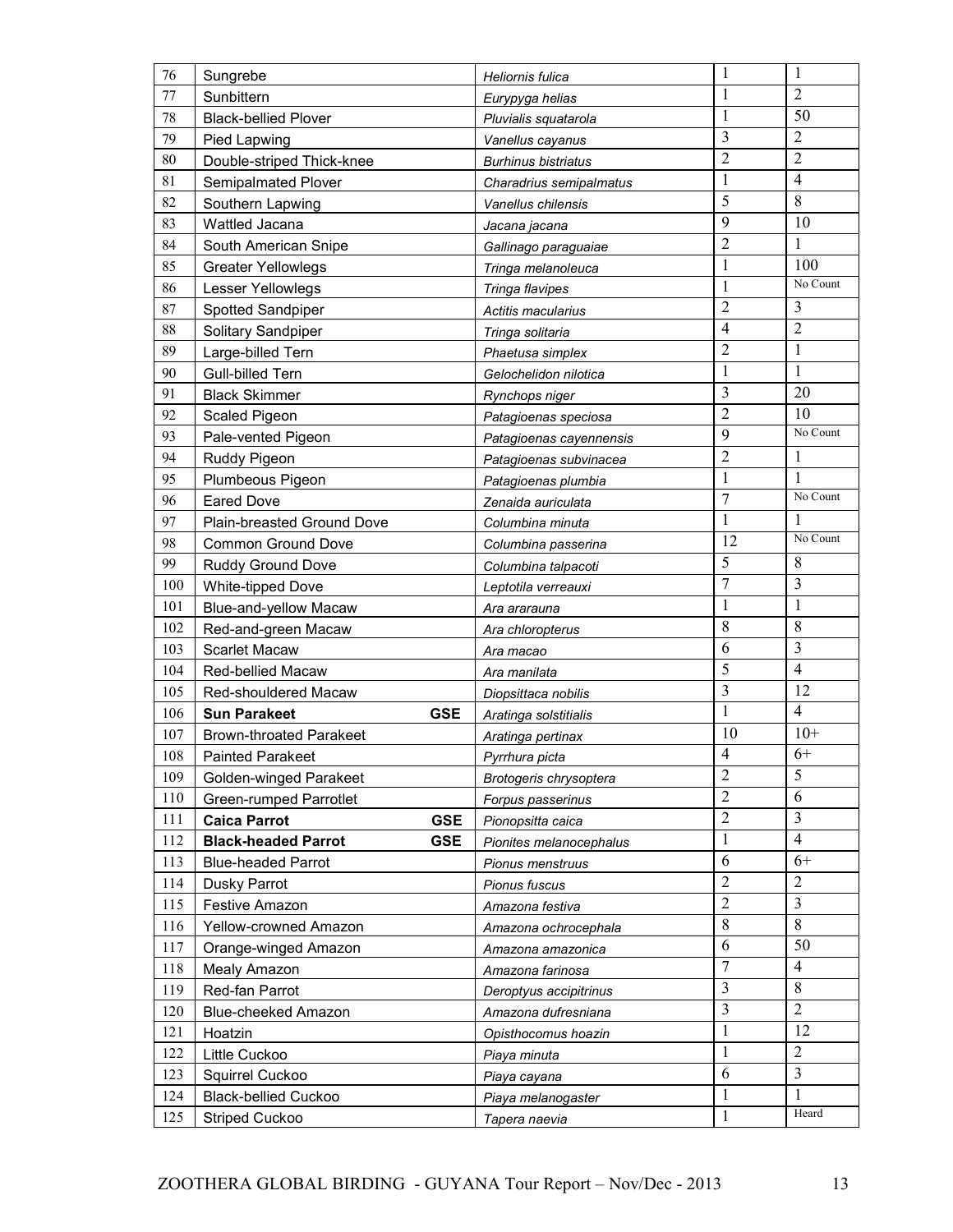| 126        | Greater Ani                                  | Crotophaga major                   | $\mathbf{1}$        | 1                                |
|------------|----------------------------------------------|------------------------------------|---------------------|----------------------------------|
| 127        | Smooth-billed Ani                            | Crotophaga ani                     | 10                  | $20+$                            |
| 128        | Rufous-winged Ground Cuckoo GSE              | Neomorphus rufipennis              | $\overline{2}$      | 1                                |
| 129        | <b>Tropical Screech Owl</b>                  | Megascops choliba                  | $\mathbf{1}$        | Heard                            |
| 130        | Northern Tawny-bellied Screech Owl           | Megascops watsonii                 | $\overline{2}$      | $\overline{2}$                   |
| 131        | Ferruginous Pygmy-Owl                        | Glaucidium brasilianum             | $\overline{2}$      | $\mathbf{1}$                     |
| 132        | <b>Black-banded Owl</b>                      | Ciccaba huhula                     | $\mathbf{1}$        | $\overline{2}$                   |
| 133        | Spectacled Owl                               | Pulsatrix perspicillata            | $\mathbf{1}$        | Heard                            |
| 134        | <b>Great Horned Owl</b>                      | <b>Bugo virginianus</b>            | 1                   | 1                                |
| 135        | Least Nighthawk                              | Chordeiles pusillus                | $\overline{c}$      | $\overline{4}$                   |
| 136        | Short-tailed Nighthawk                       | Lurocalis semitorquatus            | $\overline{c}$      | $\sqrt{2}$                       |
| 137        | Lesser Nighthawk                             | Chordeiles acutpennis              | $\mathbf{1}$        | $\overline{2}$                   |
| 138        | <b>Band-tailed Nighthawk</b>                 | Nyctiprogne leucopyga              | $\mathbf{1}$        | 20                               |
| 139        | Nacunda Nighthawk                            | Podager nacunda                    | $\mathbf{1}$        | $\overline{2}$                   |
| 140        | <b>Great Potoo</b>                           | Nyctibius grandis                  | $\mathbf{1}$        | $\sqrt{2}$                       |
| 141        | Long-tailed Potoo                            | Nyctibius aethereus                | $\mathbf{1}$        | $\mathbf{1}$                     |
| 142        | White-winged Potoo                           | Nyctibius leucopterius             | $\mathbf{1}$        | 1                                |
| 143        | Common Potoo                                 | Nyctibius griseus                  | $\mathbf{1}$        | Heard                            |
| 144        | Ladder-tailed Nightjar                       | Hydropsalis climacocerca           | $\overline{2}$      | $\overline{2}$                   |
| 145        | Pauraque                                     | Nyctidromus albicollis             | 3                   | $\mathbf{1}$                     |
| 146        | White-tailed Nightjar                        | Caprimulgus cayennensis            | 5                   | 1                                |
| 147        | <b>Blackish Nightjar</b>                     | Caprimulgus nigrescens             | $\mathbf{1}$        | $\mathbf{1}$                     |
| 148        | White-collared Swift                         | Streptoprocene zonaris             | $\mathbf{1}$        | 3                                |
| 149        | Short-tailed Swift                           | Chaetura brachyura                 | $\overline{7}$      | 10                               |
| 150        | Gray-rumped Swift                            | Chaetura cinereiventris guianensis | $\overline{c}$      | 6                                |
| 151        | Band-rumped Swift                            | Chaetura spinicaudus spinicaudus   | $\overline{4}$      | $2+$                             |
| 152        | Fork-tailed Palm Swift                       | Tachornis squamata                 | $\overline{7}$      | 6                                |
| 153        | Eastern Long-tailed Hermit                   | Phaethrnis superciliosus           | $\mathbf{1}$        | $\mathbf{1}$                     |
| 154        | <b>Reddish Hermit</b>                        | Phaethronis ruber                  | $\overline{4}$      | $\overline{2}$                   |
| 155        | <b>Black-throated Mango</b>                  | Anthracothorax nigricollis         | 3                   | $\overline{2}$                   |
| 156        | White-necked Jacobin                         | Florisuga mellisugus               | $\mathbf{1}$        | $\mathbf{1}$                     |
| 157        | <b>Blue-tailed Emerald</b>                   | Chlorostilbon mellisugus           | $\overline{c}$      | $\mathbf{1}$                     |
| 158        | <b>Blue-chinned Sapphire</b>                 | Chlorestes notata                  | $\overline{c}$      | 1                                |
| 159        | Rufous-throated Sapphire                     | Hylocharis sapphirina              | 1                   | 1                                |
| 160        | White-chinned Sapphire                       | Hylocharis cyanus                  | 3                   | 1                                |
| 161        | White-tailed Goldenthroat                    | Polytmus guainumbi                 | 1                   | 1                                |
| 162        | Green-tailed Goldenthroat                    | Polytmus theresiae                 | $\overline{2}$      | $\overline{2}$                   |
| 163        | White-chested Emerald                        | Amazilia chionopectus              | $\overline{2}$<br>8 | $\mathfrak{Z}$<br>$\overline{2}$ |
| 164        | <b>Glittering-throated Emerald</b>           | Amazilia fimbriata                 | $\overline{2}$      |                                  |
| 165        | <b>Black-eared Fairy</b>                     | Heliothryx auritus                 | $\overline{2}$      | $\overline{2}$                   |
| 166        | Long-billed Starthroat                       | Heliomaster longirostris           |                     | $\mathbf{1}$                     |
| 167        | <b>Black-tailed Trogon</b>                   | Trogon melanurus                   | 1<br>$\overline{2}$ | 1                                |
| 168        | Green-backed Trogan (Amazonian White-tailed) | Trogon viridis viridis             | $\overline{2}$      | $\mathbf{1}$                     |
| 169        | Guianan Trogon (Amazonian Violaceous Trogan) | Trogon violaceus                   | $\mathbf{1}$        | 1<br>$\mathbf{1}$                |
| 170        | <b>Black-throated Trogon</b>                 | Trogon rufus                       | $\overline{4}$      | 6                                |
| 171        | Ringed Kingfisher                            | Megaceryle torquata                | $\mathbf{1}$        | 1                                |
| 172        | American Pygmy Kingfisher                    | Chloroceryle aenea                 | 6                   | $\overline{4}$                   |
| 173        | Green Kingfisher                             | Chloroceryle americana             | 3                   | 6                                |
| 174<br>175 | Amazon Kingfisher                            | Chloroceryle amazona               | $\mathbf{1}$        | 1                                |
|            | Paradise Jacamar                             | Galbula dea                        | $\mathbf{1}$        | $\overline{2}$                   |
| 176        | Yellow-billed Jacamar                        | Galbula albirostris                |                     |                                  |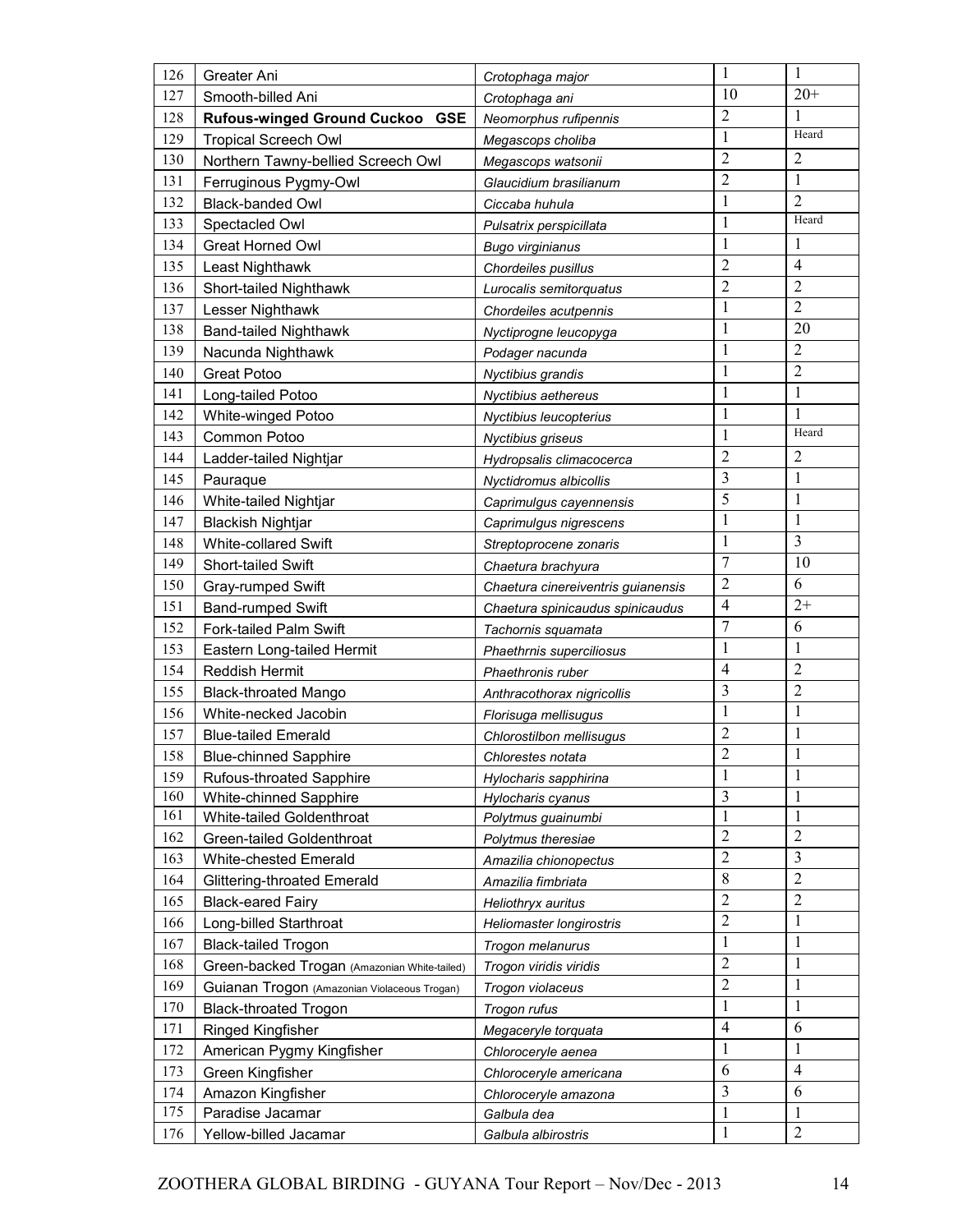| 177 | Rufous-tailed Jacamar                          | Galbula ruficauda           | $\mathbf{1}$   | $\overline{2}$ |
|-----|------------------------------------------------|-----------------------------|----------------|----------------|
| 178 | Green-tailed Jacamar                           | Galbula galbula             | $\overline{2}$ | 2              |
| 179 | Great Jacamar                                  | Jacamerops aureus           | $\overline{4}$ | $\overline{2}$ |
| 180 | Guianan Puffbird                               | Notharchus macrorhynchos    | 3              | $\overline{2}$ |
| 181 | <b>Pied Puffbird</b>                           | Notharchus tectus           | $\mathbf{1}$   | $\mathfrak{Z}$ |
| 182 | <b>GSE</b><br><b>Black Nunbird</b>             | Monasa atra                 | 5              | $\overline{4}$ |
| 183 | Swallow-winged Puffbird                        | Chelidoptera tenebrosa      | 8              | 10             |
| 184 | <b>Black-spotted Barbet</b>                    | Capito niger                | $\overline{c}$ | $\overline{2}$ |
| 185 | <b>Guianan Toucanet</b><br><b>GSE</b>          | Selenidera piperivora       | 3              | $\overline{2}$ |
| 186 | Black-necked Aracari                           | Pteroglossus aracari        | 5              | 20             |
| 187 | <b>GSE</b><br>Green Aracari                    | Pteroglossus viridis        | $\overline{2}$ | 4              |
| 188 | Channel-billed Toucan                          | Ramphastos vitellinus       | 5              | $\mathfrak{Z}$ |
| 189 | <b>Toco Toucan</b>                             | Ramphastos toco             | $\overline{2}$ | 5              |
| 190 | Red-billed Toucan                              | Ramphastos tucanus          | 8              | $\overline{2}$ |
| 191 | Golden-spangled Piculet                        | Picumnus exilis             | 1              | 3              |
| 192 | <b>White-bellied Piculet</b>                   | Picumnus spilogaster        | 1              | $\overline{2}$ |
| 193 | Yellow-tufted Woodpecker                       | Melanerpes cruentatus       | $\mathbf{1}$   | $\mathbf{1}$   |
| 194 | Golden-collared Woodpecker                     | Veniliornis cassini         | $\overline{2}$ | $\mathbf{1}$   |
| 195 | <b>Blood-coloured Woodpecker</b><br><b>GSE</b> | Veniliornis sanguineus      | $\mathbf{1}$   | 3              |
| 196 | Yellow-throated Woodpecker                     | Piculus flavigula           | 1              | 1              |
| 197 | Waved Woodpecker                               | Celeus undatus              | $\mathbf{1}$   | $\overline{2}$ |
| 198 | Chestnut Woodpecker                            | Celus elegans               | 1              | $\overline{2}$ |
| 199 | Cream-coloured Woodpecker                      | Celeus flavus               | $\overline{2}$ | $\mathbf{1}$   |
| 200 | Lineated Woodpecker                            | Dryocopus lineatus          | 9              | $\overline{2}$ |
| 201 | Crimson-crested Woodpecker                     | Campephilus melanoleucos    | $\overline{4}$ | 3              |
| 202 | Red-necked Woodpecker                          | Campephilus rubricollis     | $\overline{c}$ | 3              |
| 203 | Pale-legged Hornero                            | <b>Furnarius leucopus</b>   | $\mathbf{1}$   | $\overline{2}$ |
| 204 | Hoary-throated Spinetail                       | Synallaxis kollari          | $\mathbf{1}$   | 6              |
| 205 | Pale-breasted Spinetail                        | Synallaxis albescens        | $\overline{2}$ | 1              |
| 206 | Yellow-chinned Spinetail                       | Certhiaxis cinnamomeus      | 6              | 12             |
| 207 | White-chinned Woodcreeper                      | Dendrocincla merula merula  | 1              | $\mathbf{1}$   |
| 208 | Plain-brown Woodcreeper                        | Dendrocincla fuliginosa     | $\overline{2}$ | $\mathbf{1}$   |
| 209 | Olivaceous Woodcreeper                         | Sittasomus griseicapillus   | $\mathbf{1}$   | Heard          |
| 210 | Wedge-billed Woodcreeper                       | Glyphorynchus spirurus      | $\overline{2}$ | $\mathbf{1}$   |
| 211 | Black-banded Woodcreeper                       | Dendrocolaptes picumnus     | $\mathbf{1}$   | $\mathbf{1}$   |
| 212 | Amazonian Barred Woodcreeper                   | Dendrocolaptes certhia      | 3              | $\mathbf{1}$   |
| 213 | Straight-billed Woodcreeper                    | Xiphorhynchus picus         | $\overline{2}$ | $\mathbf{2}$   |
| 214 | Buff-throated Woodcreeper                      | Xiphorhynchus guttatus      | $\overline{2}$ | $\mathbf{1}$   |
| 215 | Streak-headed Woodcreeper                      | Lepidocolaptes souleyetii   | $\mathbf{1}$   | $\mathbf{1}$   |
| 216 | Chestnut-rumped Woodcreeper                    | Xiphorhynchus pardalotus    | 3              | $\mathbf{1}$   |
| 217 | Lineated Woodcreeper                           | Lepidocolaptes albolineatus | $\overline{2}$ | 1              |
| 218 | <b>Great Antshrike</b>                         | Taraba major                | 1              | Heard          |
| 219 | <b>Black-crested Antshrike</b>                 | Sakesphorus canadensis      | $\overline{2}$ | $\overline{4}$ |
| 220 | <b>Barred Antshrike</b>                        | Thamnophilus doliatus       | $\mathbf{1}$   | $\overline{2}$ |
| 221 | Mouse-coloured Antshrike                       | Thomnophilus murinus        | $\mathbf{2}$   | Heard          |
| 222 | Northern Slaty Antshrike                       | Thamnophilus punctatus      | $\mathbf{1}$   | $\overline{2}$ |
| 223 | Amazonian Antshrike                            | Thamnophilus amazonicus     | 1              | $\mathbf{1}$   |
| 224 | <b>Cinereous Antshrike</b>                     | Thamnomanes caesius         | $\mathbf{2}$   | $\sqrt{2}$     |
| 225 | Dusky-throated Antshrike                       | Thamnomanes ardesiacus      | $\overline{4}$ | 3              |
| 226 | Pygmy Antwren                                  | Myrmotherula brachyura      | 1              | 1              |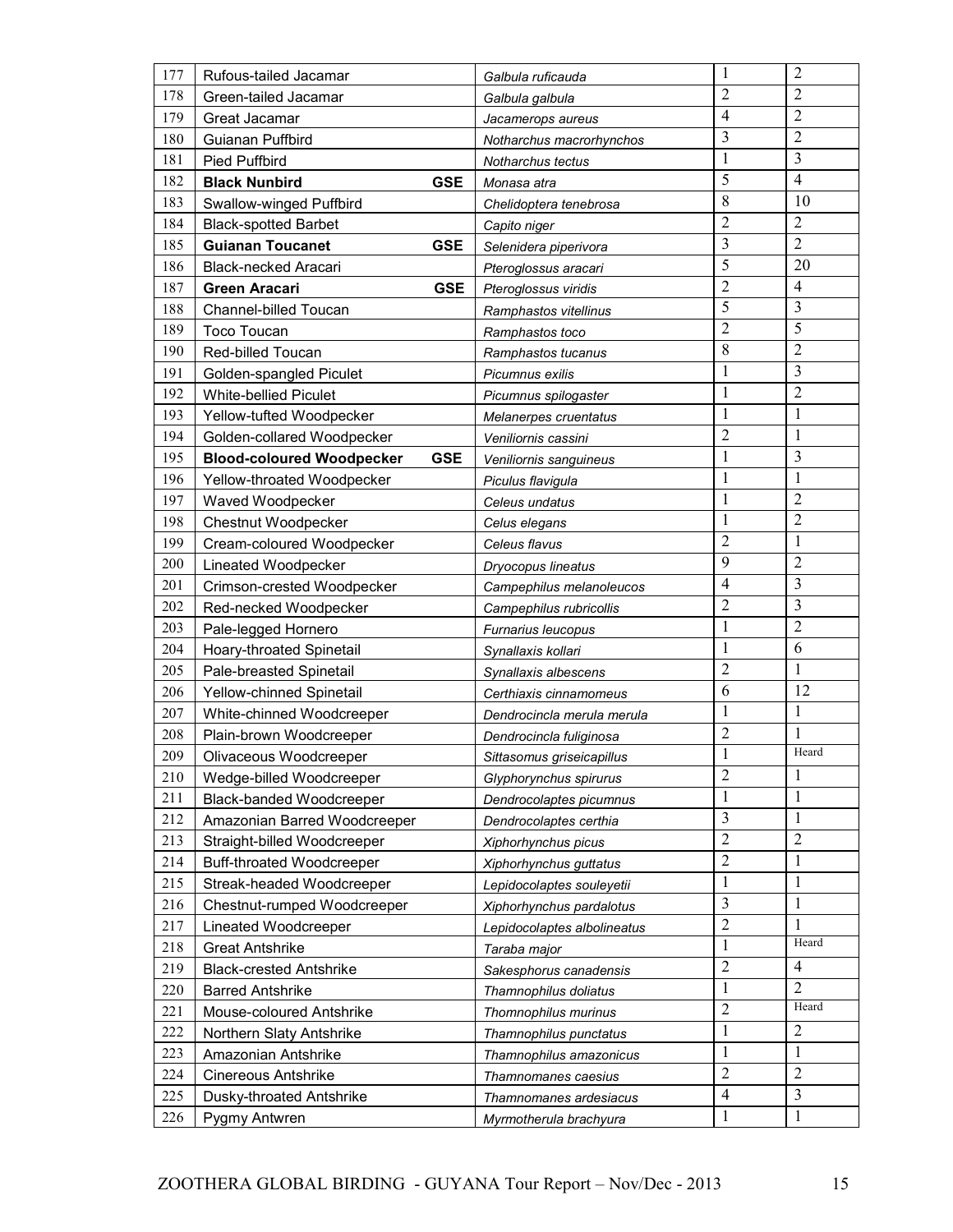| 227        | <b>GSE</b><br><b>Rufous-bellied Antwren</b>                                   |            | Myrmotherula guttata                   | $\mathbf{1}$                 | 3                              |
|------------|-------------------------------------------------------------------------------|------------|----------------------------------------|------------------------------|--------------------------------|
| 228        | <b>GSE</b><br><b>Brown-bellied Antwren</b>                                    |            | Myrmotherula gutturalis                | 1                            | $\overline{2}$                 |
| 229        | White-flanked Antwren                                                         |            | Myrmotherula axillaris                 | $\overline{2}$               | $\overline{2}$                 |
| 230        | Long-winged Antwren                                                           |            | Myrmotherula longipennis               | $\overline{2}$               | 6                              |
| 231        | <b>Gray Antwren</b>                                                           |            | Myrmotherula menetriesii               | $\overline{2}$               | $\mathbf{1}$                   |
| 232        | <b>Todd's Antwren</b>                                                         | <b>GSE</b> | Herpsilochmus stictocephalus           | $\overline{2}$               | 6                              |
| 233        | White-fringed Antwren (Southern)                                              |            | Formicivora grisea grisea              | 3                            | 1                              |
| 234        | Ash-winged Antwren                                                            |            | Terenura spodioptila                   | 1                            | Heard                          |
| 235        | <b>Gray Antbird</b>                                                           |            | Cercomacra cinerascens                 | 3                            | 1                              |
| 236        | <b>Rio Branco Antbird</b>                                                     | <b>GSE</b> | Cercomacra carbonaria                  | $\mathbf{1}$                 | $\overline{4}$                 |
| 237        | <b>White-browed Antbird</b>                                                   |            | Myrmoborus leucophrys                  | 1                            | 1                              |
| 238        | <b>Black-chinned Antbird</b>                                                  |            | Hypocnemoides melanopogon              | $\overline{c}$               | $\sqrt{2}$                     |
| 239        | Guianan Warbling Antbird                                                      |            | Hypocnemis cantator                    | $\overline{2}$               | $\mathbf{1}$                   |
| 240        | Ferruginous-backed Antbird                                                    |            | Myrmeciza ferruginea                   | $\overline{3}$               | $\overline{2}$                 |
| 241        | <b>White-plumed Antbird</b>                                                   |            | Pithys albifrons                       | 1                            | $\mathbf{1}$                   |
| 242        | <b>Rufous-throated Antbird</b><br><b>GSE</b>                                  |            | Gymnopythis rufigula                   | $\overline{2}$               | $\mathbf{1}$                   |
| 243        | Scale-backed Antbird                                                          |            | Hylophylax poecilinotus                | $\overline{2}$               | $\overline{2}$                 |
| 244        | Rufous-capped Antthrush                                                       |            | Formicarius colma                      | 1                            | Heard                          |
| 245        | Spotted Antpitta                                                              |            | Hylopezus macularius                   | $\overline{2}$               | Heard                          |
| 246        | Thrush-like Antpitta                                                          |            | Myrmothera campanisona                 | 1                            | Heard                          |
| 247        | McConnell's Flycatcher                                                        |            | Mionectes macconnelli                  | $\overline{2}$               | 4                              |
| 248        | Spotted Tody-Flycatcher                                                       |            | Tordirostrum maculatum                 | $\mathbf{1}$                 | 3                              |
| 249        | Common Tody-Flycatcher                                                        |            | Todirostrum cinereum                   | 3                            | 3                              |
| 250        | <b>Painted Tody-Flycatcher</b><br><b>GSE</b>                                  |            | Todirostrum pictum                     | $\mathbf{1}$                 | $\mathbf{1}$                   |
| 251        | Southern Beardless Tyrannulet                                                 |            | Camptostoma obsoletum                  | $\mathbf{1}$                 | $\overline{2}$                 |
| 252        | White-lored Tyrannulet                                                        |            | Ornithion inerme                       | $\mathbf{1}$                 | $\overline{2}$                 |
| 253        | Guianan Tyrannulet                                                            |            | Zimmerius acer                         | $\overline{2}$               | $\mathbf{1}$                   |
| 254        | Yellow-crowned Tyrannulet                                                     |            | Tyrannulus elatus                      | $\overline{2}$               | $\mathbf{1}$                   |
| 255        | Mouse-coloured tyrannulet                                                     |            | Phaeomyias murina                      | $\overline{2}$               | $\overline{2}$<br>Heard        |
| 256        | Forest Elaenia                                                                |            | Myiopagis gaimardii                    | $\mathbf{1}$                 |                                |
| 257        | Yellow-bellied Elaenia                                                        |            | Elaenia flavogaster                    | $\overline{7}$               | 3                              |
| 258        | Plain-crested Elaenia                                                         |            | Elaenia cristata                       | $\overline{2}$<br>1          | $\mathbf{1}$<br>$\overline{2}$ |
| 259        | Lesser Elaenia                                                                |            | Elaenia chiriquensis                   |                              |                                |
| 260        | Amazonian Scrub-Flycatcher                                                    |            | Sublegatus obscurior                   | $\mathbf{1}$<br>$\mathbf{1}$ | $\mathbf{1}$                   |
| 261        | Pale-tipped Inezia                                                            |            | Inezia caudata                         | 3                            | $\mathbf{1}$<br>$\overline{2}$ |
| 262        | Pale-eyed Pygmy Tyrant                                                        |            | Atalotriccus pilaris                   | $\mathbf{1}$                 | 1                              |
| 263        | Helmeted Pygmy Tyrant                                                         |            | Lophotriccus galeatus                  | 1                            | 1                              |
| 264        | <b>Bearded Tachuri</b>                                                        |            | Polystictus pectoralis                 | $\mathbf{1}$                 | $\mathbf{1}$                   |
| 265        | <b>Crested Doradito</b>                                                       |            | Pseudocolopteryx sclateri              | $\mathbf{1}$                 | $\mathbf{1}$                   |
| 266        | Yellow-olive Flycatcher                                                       |            | Tolmomyias sulphurescens               | $\mathfrak{Z}$               | 1                              |
| 267<br>268 | Ochre-Iored Flatbill (Yellow-breasted Flycatcher)<br>Yellow-margined Flatbill |            | Tolmomyias flaviventris                | $\mathbf{1}$                 | $\mathbf{1}$                   |
| 269        | <b>Bran-coloured Flycatcher</b>                                               |            | Tolmomyias assimilis                   | $\mathbf{1}$                 | $\mathbf{1}$                   |
| 270        | Vermilion Flycatcher                                                          |            | Myiophobus fasciatus                   | $\overline{4}$               | $\sqrt{2}$                     |
| 271        |                                                                               |            | Pyrocephalus rubinus                   | 3                            | 4                              |
| 272        | Pied Water Tyrant<br>White-headed Marsh Tyrant                                |            | Fluvicola pica                         | $\overline{5}$               | $\overline{2}$                 |
| 273        | Grayish Mourner                                                               |            | Arundinicola leucocephala              | 1                            | $\mathbf{1}$                   |
| 274        | Long-tailed Tyrant                                                            |            | Rhytipterna simplex<br>Colonia colonus | 1                            | $\mathbf{1}$                   |
| 275        | <b>Bright-rumped Attila</b>                                                   |            | Attila spadiceus                       | $\overline{2}$               | Heard                          |
| 276        | Brown-crested Flycatcher                                                      |            |                                        | $\overline{4}$               | 3                              |
|            |                                                                               |            | Myiarchus tyrannulus                   |                              |                                |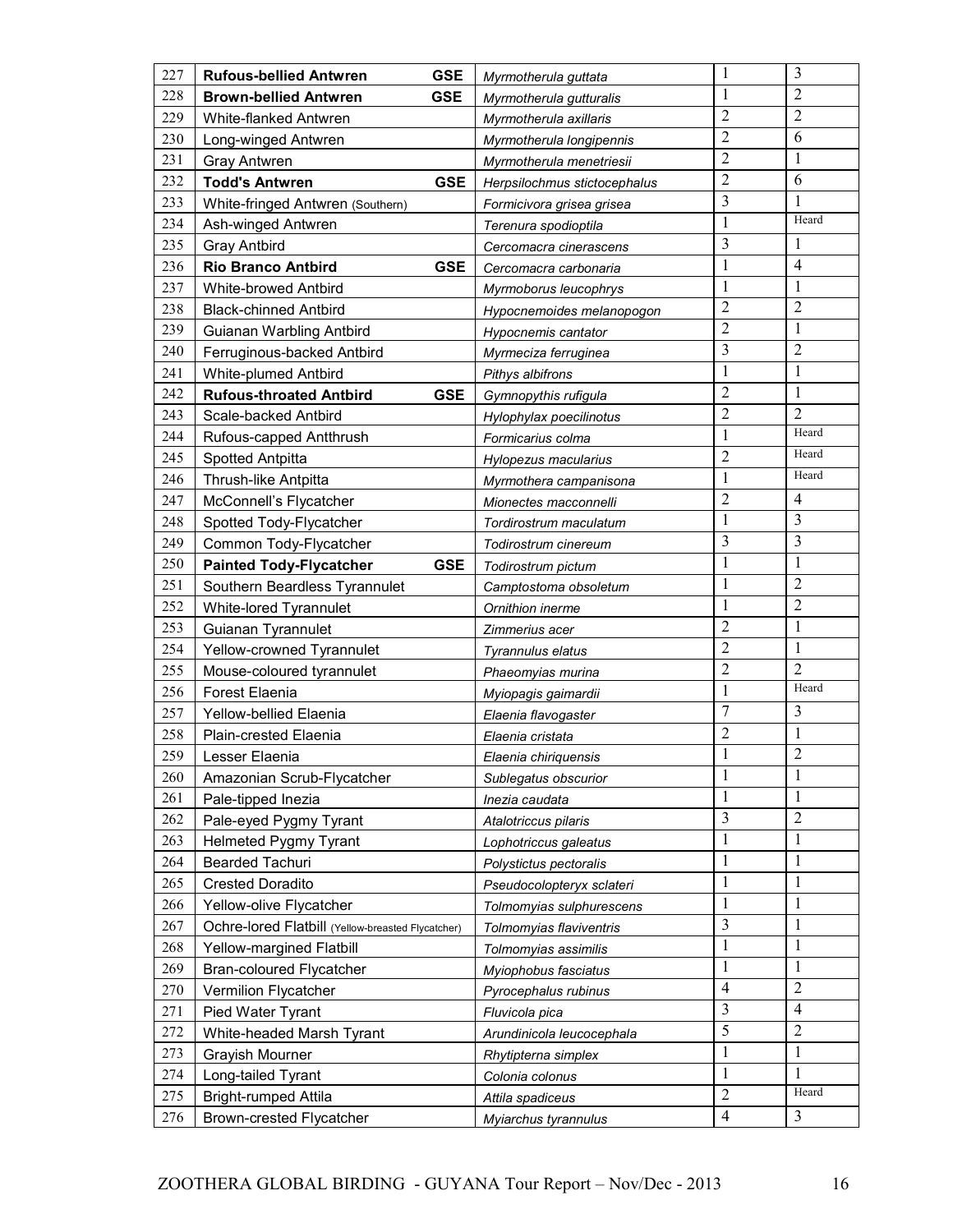| 277 | <b>Tropical Kingbird</b>         |            | Tyrannus melancholicus      | 15             | $20+$          |
|-----|----------------------------------|------------|-----------------------------|----------------|----------------|
| 278 | Gray Kingbird                    |            | Tyrannus dominicensis       | 3              | 6              |
| 279 | Fork-tailed Flycatcher           |            | Tyrannus savana             | 6              | 50             |
| 280 | <b>Piratic Flycatcher</b>        |            | Legatus leucophaius         | 3              | $\overline{c}$ |
| 281 | <b>Streaked Flycatcher</b>       |            | Myiodynastes maculatus      | $\overline{2}$ | $\overline{2}$ |
| 282 | Boat-billed Flycatcher           |            | Megarhynchus pitangua       | $\overline{2}$ | $\overline{2}$ |
| 283 | <b>Great Kiskadee</b>            |            | Pitangus sulphuratus        | $\tau$         | 10             |
| 284 | Rusty-margined Flycatcher        |            | Myiozetetes cayanensis      | 9              | 8              |
| 285 | Lesser Kiskadee                  |            | Philohydor licotr           | $\overline{4}$ | 1              |
| 286 | Yellow-throated Flycatcher       |            | Conopias parvus             | 1              | $\mathbf{1}$   |
| 287 | Guianan Red Cotinga              |            | Phoenicircus carnifex       | 3              | $\overline{2}$ |
| 288 | Pompadour Cotinga                |            | Xipholena punicea           | 3              | 9              |
| 289 | Purple-breasted Cotinga          |            | Cotinga cotinga             | 1              | 1              |
| 290 | Spangled Cotinga                 |            | Cotinga cayana              | $\overline{2}$ | $\mathbf{1}$   |
| 291 | <b>White Bellbird</b>            |            | Procnias albus              | $\overline{2}$ | $\mathbf{1}$   |
| 292 | Screaming Piha                   |            | Liopugus vociferans         | 6              | $\mathbf{1}$   |
| 293 | Capuchinbird                     | <b>GSE</b> | Perissocephalus tricolor    | 3              | 8              |
| 294 | <b>Purple-throated Fruitcrow</b> |            | Querula purpurata           | 1              | $\overline{2}$ |
| 295 | <b>Crimson Fruitcrow</b>         |            | Haematoderus militaris      | $\overline{2}$ | $\overline{c}$ |
| 296 | <b>Guianan Cock-of-the-Rock</b>  | <b>GSE</b> | Rupicola rupicola           | $\mathbf{1}$   | $\mathbf{1}$   |
| 297 | <b>White-crowned Manakin</b>     |            | Dixiphia pipra              | $\mathbf{1}$   | $\mathbf{1}$   |
| 298 | <b>Tiny Tyrant-Manakin</b>       | <b>GSE</b> | Tyranneutes virescens       | $\overline{2}$ | $\mathbf{1}$   |
| 299 | <b>Black Manakin</b>             |            | Xenopipo atronitens         | $\mathbf{1}$   | $\overline{2}$ |
| 300 | Pink-throated Becard             |            | Pachyramphus minor          | $\mathbf{1}$   | $\mathbf{1}$   |
| 301 | <b>Cinereous Becard</b>          |            | Pachyramphus rufus          | 1              | $\overline{4}$ |
| 302 | <b>Black-tailed Tityra</b>       |            | Tityra cayana               | $\overline{4}$ | 1              |
| 303 | White-naped Xenopsaris           |            | Xenopsaris albinucha        | 1              | 1              |
| 304 | Rufous-browed Peppershrike       |            | Cyclarhis gujanensis        | $\overline{2}$ | 1              |
| 305 | Red-eyed Vireo                   |            | Vireo olivaceus             | $\overline{2}$ | $\mathbf{1}$   |
| 306 | Lemon-chested Greenlet           |            | Hylophilus thoracicus       | $\overline{2}$ | $\mathbf{1}$   |
| 307 | Ashy-headed Greenlet             |            | Hylophilus pectoralis       | $\overline{2}$ | 3              |
| 308 | <b>Cayenne Jay</b>               | <b>GSE</b> | Cayanocorax cayanus         | 3              | 6              |
| 309 | White-winged Swallow             |            | Tachycineta albiventer      | $\overline{4}$ | $\overline{4}$ |
| 310 | Gray-breasted Martin             |            | Progne chalybea             | 9              | 50             |
| 311 | <b>Brown-chested Martin</b>      |            | Progne tapera               | $\overline{3}$ | 20             |
| 312 | Sand Martin (Bank Swallow)       |            | Riparia riparia             | $\overline{2}$ | 1              |
| 313 | White-banded Swallow             |            | Atticora fasciata           | 1              | $\sqrt{2}$     |
| 314 | <b>Black-collared Swallow</b>    | <b>GSE</b> | Atticora melanoleuca        | $\overline{2}$ | 8              |
| 315 | <b>Barn Swallow</b>              |            | Hirundo rustica             | 3              | 10             |
| 316 | Southern Rough-winged Swallow    |            | Stelgidopteryx ruficollis   | $\mathbf{1}$   | $\sqrt{2}$     |
| 317 | <b>Bicoloured Wren</b>           |            | Campylorhynchus griseus     | 5              | $\overline{2}$ |
| 318 | House Wren (Southern)            |            | Troglodytes musculus clarus | $\overline{3}$ | $\overline{4}$ |
| 319 | Coraya Wren                      |            | Thryothorus coraya          | $\overline{2}$ | $\overline{2}$ |
| 320 | <b>Black-capped Donacobius</b>   |            | Donacobius atricapilla      | $\mathbf{1}$   | 3              |
| 321 | <b>Tropical Gnatcatcher</b>      |            | Polioptila plumbea          | $\overline{4}$ | $\overline{2}$ |
| 322 | Long-billed Gnatwren             |            | Ramphocaenus melanurus      | $\mathbf{1}$   | $\overline{2}$ |
| 323 | <b>Yellowish Pipit</b>           |            | Anthus lutescens            | $\overline{4}$ | 20             |
| 324 | Pale-breasted Thrush             |            | Turdus leucomelas           | $\,8\,$        | 4              |
| 325 | Bare-eyed Thrush                 |            | Turdus nudigenis            | $\mathbf{1}$   | Heard          |
| 326 | <b>Tropical Mockingbird</b>      |            | Mimus gilvus                | 8              | 10             |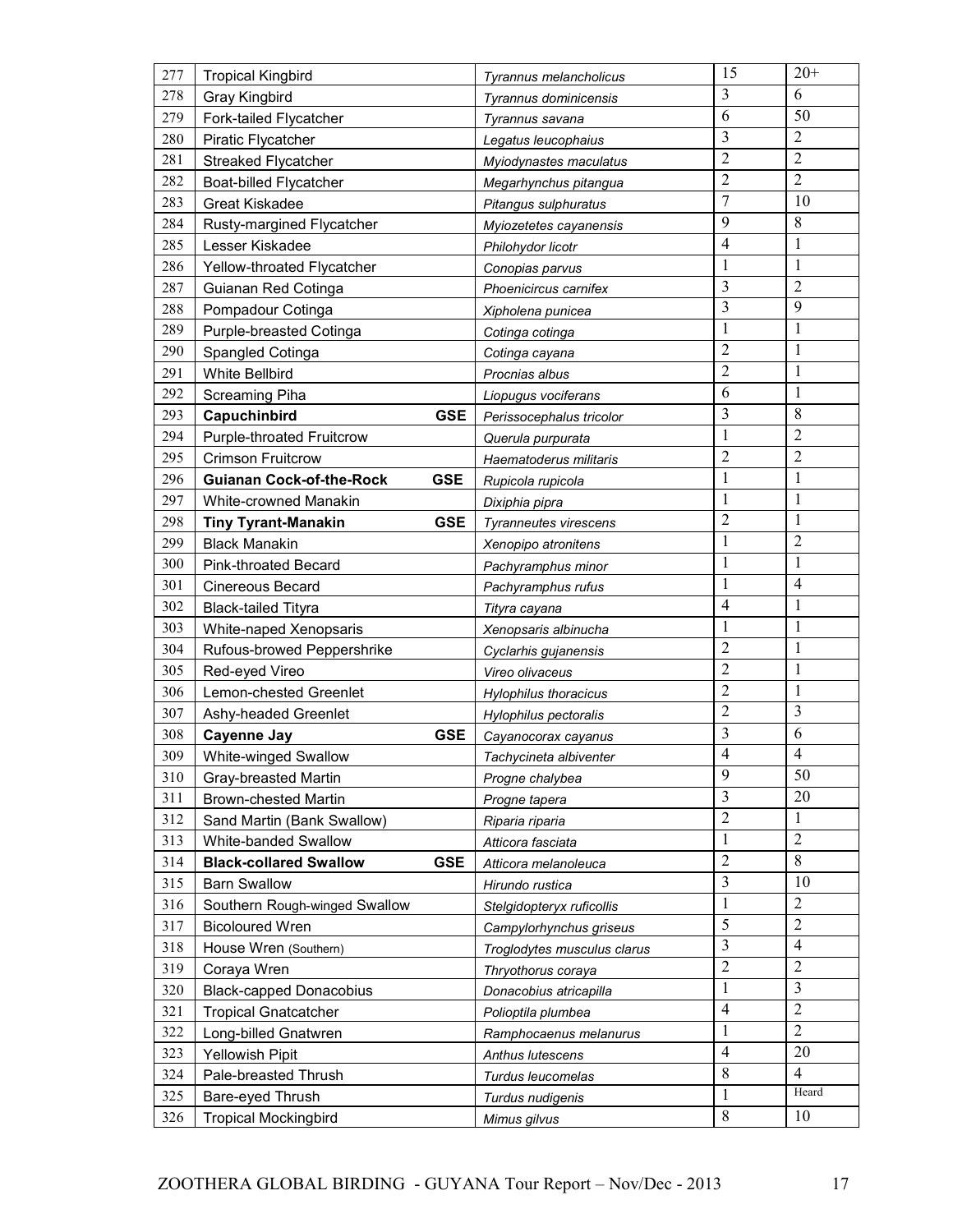| 327 | <b>Hooded Tanager</b>             | Hemosia pileata               | $\overline{4}$ | $\,8\,$        |
|-----|-----------------------------------|-------------------------------|----------------|----------------|
| 328 | Hepatic Tanager (Lowland)         | Piranga lutea macconnelli     | 1              | 1              |
| 329 | Silver-beaked Tanager             | Ramphocelus carbo             | 8              | 15             |
| 330 | <b>Blue-gray Tanager</b>          | Thraupis episcopus            | 14             | $6+$           |
| 331 | Palm Tanager                      | Thraupis palmarum             | 13             | $4+$           |
| 332 | Turquoise Tanager                 | Tangara mexicana              | $\overline{4}$ | $\overline{4}$ |
| 333 | Spotted Tanager                   | Tangara punctata              | $\mathbf{1}$   | $\overline{2}$ |
| 334 | Bay-headed Tanager                | Tangara gyrola                | $\mathbf{1}$   | $\overline{2}$ |
| 335 | <b>Burnish-buff Tanager</b>       | Tangara cayana                | 3              | 6              |
| 336 | Bananaquit                        | Coereba flaveola              | 5              | $\overline{4}$ |
| 337 | <b>Blue Dacnis</b>                | Dacnis cayana                 | 6              | $\overline{2}$ |
| 338 | Green Honeycreeper                | Chlorophanes spiza            | 1              | $\mathbf{1}$   |
| 339 | Purple Honeycreeper               | Cyanerpes caeruleus           | 3              | 3              |
| 340 | <b>Bicoloured Conebill</b>        | Conirostrum bicolor           | $\mathbf{1}$   | $\overline{2}$ |
| 341 | <b>Chestnut-vented Conebill</b>   | Conirostrum speciosum         | $\mathbf{1}$   | $\overline{2}$ |
| 342 | <b>Grassland Sparrow</b>          | Ammodramus aurifrons          | 6              | $\overline{2}$ |
| 343 | <b>Grassland Yellow Finch</b>     | Sicalis luteola               | $\overline{2}$ | $\mathbf{1}$   |
| 344 | Wedge-tailed Grass Finch          | Emberizoides herbicola        | $\overline{2}$ | $\overline{2}$ |
| 345 | <b>Gray Seedeater</b>             | Sporophila intermedia         | 5              | $\overline{2}$ |
| 346 | <b>Plumbeous Seedeater</b>        | Sporophila plumbea            | $\overline{2}$ | 10             |
| 347 | Wing-barred Seedeater             | Sporophila americana          | $\overline{2}$ | 6              |
| 348 | Yellow-bellied Seedeater          | Sporophila nigricollis        | 1              | $\mathbf{1}$   |
| 349 | Chestnut-bellied Seedeater        | Sporophila castaneiventris    | 3              | 1              |
| 350 | Ruddy-breasted Seedeater          | Sporophila minuta             | 3              | 12             |
| 351 | <b>Chestnut-bellied Seedfinch</b> | Oryzoborus angolensis         | 1              | 1              |
| 352 | Red-capped Cardinal               | Paroaria gularis              | 6              | 8              |
| 353 | Red-and-black Grosbeak            | Periporphyrus erythromelas    | 1              | Heard          |
| 354 | <b>Buff-throated Saltator</b>     | Saltator maximus              | $\mathbf{1}$   | 3              |
| 355 | <b>Grayish Saltator</b>           | Saltator coerulescens         | $\overline{c}$ | $\mathbf{1}$   |
| 356 | <b>Blue-black Grassquit</b>       | Volatinia jacarina            | 3              | 10             |
| 357 | <b>Yellow Warbler</b>             | Setophaga petechia            | $\overline{2}$ | 6              |
| 358 | <b>Blackpoll Warbler</b>          | Setaphaga striata             | $\mathbf{1}$   | $\mathbf{1}$   |
| 359 | Northern Waterthrush              | Seiurus noveboracensis        | 1              | 1              |
| 360 | Rose-breasted Chat                | Granatellus pelzeini          | 1              | Heard          |
| 361 | <b>Flavescent Warbler</b>         | <b>Basileuterus flaveolus</b> | 1              | 1              |
| 362 | Crested Oropendola                | Psarocolius decumanus         | $\overline{2}$ | $\overline{2}$ |
| 363 | Green Oropendola                  | Psarocolius virdis            | 5              | 12             |
| 364 | Red-rumped Cacique                | Cacicus haemorrhous           | $\overline{2}$ | 10             |
| 365 | Yellow-rumped Cacique             | Cacicus cela                  | 6              | 20             |
| 366 | Moriche Oriole                    | Icterus chrysocephalus        | 3              | $\sqrt{2}$     |
| 367 | <b>Yellow Oriole</b>              | Icterus nigrogularis          | $\,8\,$        | 6              |
| 368 | Yellow-hooded Blackbird           | Chrysomus icterocephalus      | $\mathbf{1}$   | 8              |
| 369 | Orange-backed Troupial            | Icterus croconotus            | 5              | $\overline{2}$ |
| 370 | Carib Grackle                     | Quiscalus lugubris            | $\overline{2}$ | 10             |
| 371 | Shiny Cowbird                     | Molothrus bonariensis         | 3              | 50             |
| 372 | <b>Giant Cowbird</b>              | Scaphidura oryzivora          | 5              | 10             |
| 373 | Red-breasted Blackbird            | Sturnella militaris           | $\overline{4}$ | 10             |
| 374 | Eastern Meadowlark                | Sturnella magna               | 5              | $\overline{2}$ |
| 375 | <b>Red Siskin</b>                 | Carduelis cucullata           | $\mathbf{1}$   | $\overline{4}$ |
| 376 | <b>Hooded Siskin</b>              | Carduelis magellanica         | $\mathbf{1}$   | Heard          |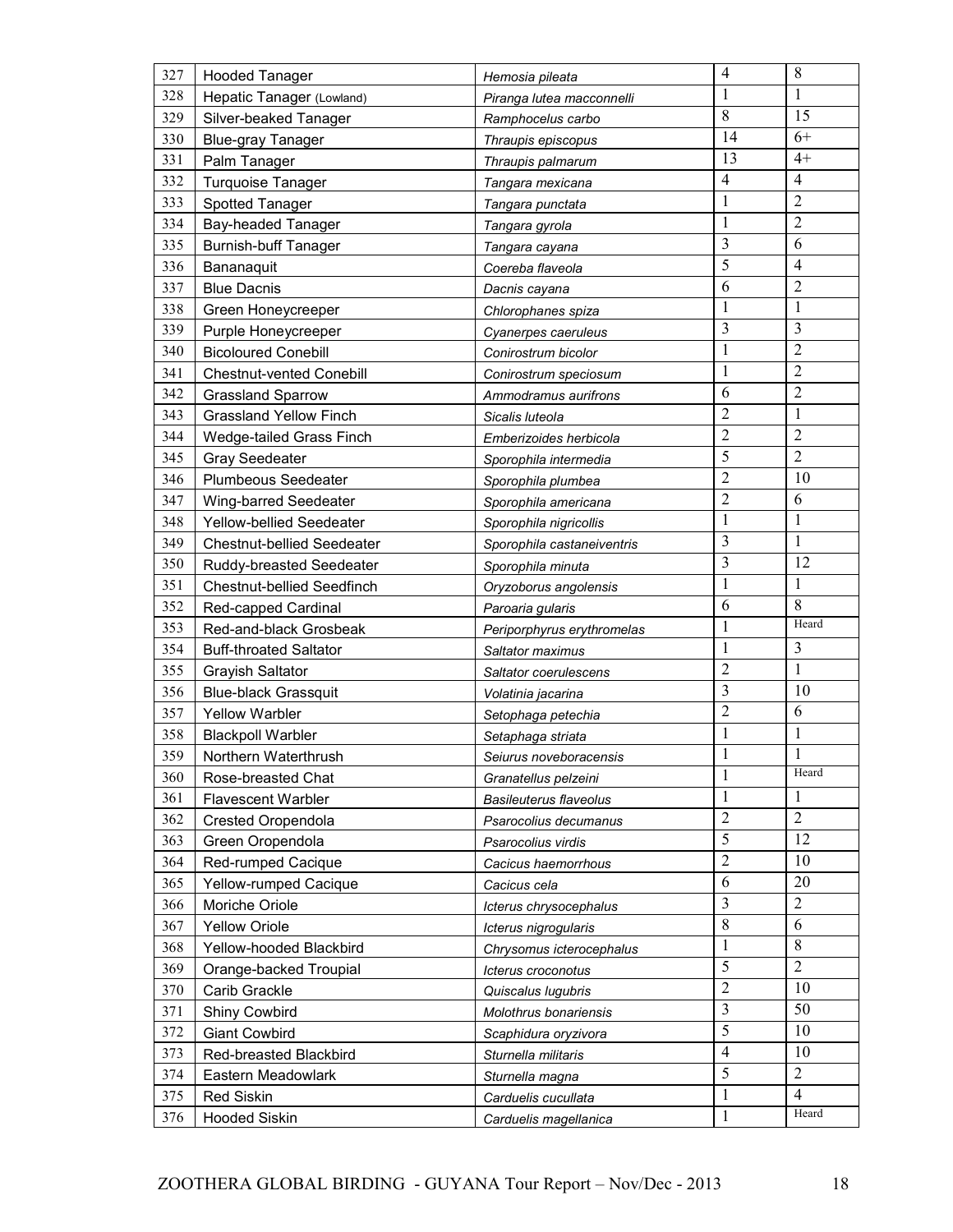| 377 | Plumbeous Euphonia                     | Euphonia plumbea     |  |
|-----|----------------------------------------|----------------------|--|
| 378 | Golden-bellied Euphonia                | Euphonia chrysopasta |  |
| 379 | Violaceous Euphonia                    | Euphonia violacea    |  |
| 380 | Golden-sided Euphonia                  | Euphonia cayennensis |  |
| 381 | <b>Finsch's Euphonia</b><br><b>GSE</b> | Euphonia finschi     |  |
| 382 | White-vented Euphonia                  | Euphonia minuta      |  |

# **Zoothera Guyana 2013 Mammals**

Kevin Bryan December 2013

# **A. INTRODUCTION**

# **A.1 The Guinean Shield**

Throughout this narrative; reference is made to the Guinean (or Guyanan or Guinain or Guyana or Guianan) Shield; so what is it? The Shield is a 1.7 billion year-old

Precambrian geological formation in north-eastern South America. The figure below gives an indication of coverage.



Source:- http://en.wikipedia.org/wiki/Guiana\_Shield (Author Shadowxfox)

By definition, it is a geo-physical 'region' that has permitted the evolution and maintenance of endemism.

# **A.2 Note on Sightings**

All the sightings in the section below (B. SPECIES DESCRIPTIONS) were made within the core tour - with one exception. On the night of Wed 28 / Thu 29 Nov; Kevin Bryan went on a short night drive with some of the local crew. This consisted of driving to the 'main road', driving along it for a few miles and then stopping to see what 'happened' for a couple of hours. Nothing exceptional happened or was seen. However, what sightings there were recorded in this narrative and designated as 'EXTRA' for the record.

# **B. SPECIES DESCRIPTIONS**

### **CLASS: MAMMALIA** – MAMMALS

### **Taxonomy**

For references and bibliography see Appendix.

Classification and nomenclature is largely based upon Duff and Lawson (2004); itself, based on earlier versions of the major reference work by Wilson and Reader (2005). The scholarly Emmons and Feer (1997) remains the outstanding (and most practical) guide to the mammals of the region. However, as would be expected, its' taxonomy is now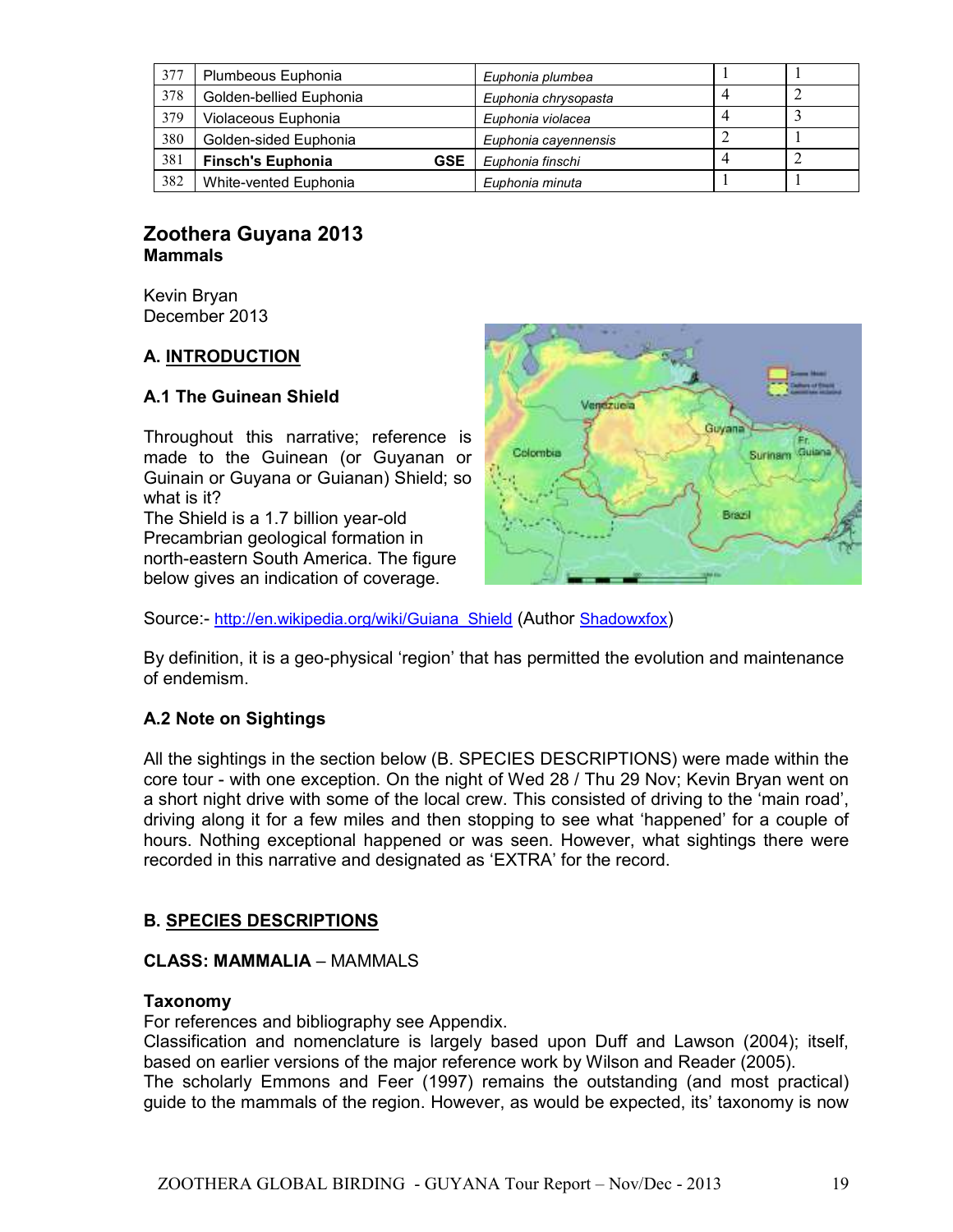outdated; although, such is the detail in so compact a volume, that sub-species and other variants are listed for many species.

Duff and Lawson's taxonomy is different from that used in each of Wilson and Mittermeier 2009 and 2011 and Mittermeier et al 2013. However, in the present context, the important differences are few and are indicated where appropriate.

As the Handbook of The Mammals of the World is progressed, and later versions of Wilson and Reader are issued, they are likely to become the default taxonomies for the general reader; for a while!

#### **ORDER: DIDELPHIMORPHIA** – American Opossums

A single family order. Along with the Shrew-Opossums (6 species) and the Monito del Monte (1 species) – each of which are in a different order – these are the only marsupials found in the New World.

## **Family: DIDELPHIDAE** – American Opossums

**Southern Opossum** (**Common Opossum**) *Didelphis marsupialis*

Similar to the Virginia Opossum (*D*. *virginiana*) with which it overlaps in Central America and Mexico. Common and widely distributed across north and central South America (east of the Andes), Central America and southern Mexico. A large opossum, which occupies a wide diversity of habitats and feeds on a range of animal (mostly) and plant foods. A singleton, seen at night, by the roadside on Wed 28 / Thu 29 Nov (EXTRA).

#### **ORDER: PILOSA** – American Anteaters and Sloths

This order – which is actually quite diverse – is characterised by mammals that have simple teeth or, indeed, no teeth at all. The order Pilosa is extant only in the Americas.

### **Family: MYRMECOPHAGIDAE** - Anteaters

#### **Giant Anteater** *Myrmecophaga tridactyla*

Delightfully unmistakable! Seen on several occasions in the savannah areas; although they are not limited to open areas and do occur in rainforest.

Sightings included a female carrying a single young on her back on Tue 3 Dec to numerous singletons at various distances from the vehicles (on Mon 2, Tue 3 Dec and Fri 5 Dec). Considering their highly modified fore-limbs; they move surprisingly fast with a curious loping stilt-like gait. There are no teeth within the extended tubular jaws; which, although not fused, are capable of only very limited movement. Ants are collected and introduced to the body by the tongue; the ants' own formic acid contributing to their own (the ants') digestion within the anteater.

#### **Family: BRADYPOSIDAE** – Three-toed Sloths

#### **Pale-throated Three-toed Sloth** *Bradypus tridactylus*

One of two sloth species found in Guyana; the other being the Southern Two-toed Sloth (*Choloepus didactylus*).

A sloth's two or three toed-ness, refers only to the fore feet; all sloths have three toes on their hind feet. All three-toed sloths belong to the genus *Bradypus* and all two-toed sloths belong to the genus *Choloepus* (which resides in a different family). Although more similar to each other than any other mammals; the two genera (and families) are actually quite distantly related*.* Almost a Shield endemic.

Seen in Georgetown Botanical Gardens on the afternoon of Sat 23 Nov; they are both nocturnal and diurnal. The animal was feeding on the fresher leaves in the upper canopy of a very large tree. Although regarded as slow moving; a relatively fast sequence of moves brought the animal first into view and then out of view as it manoeuvred to reach the best leaves on the branch.

Sloth's can occur at high densities and yet be remarkably hard to see!

#### **ORDER: RODENTIA** - Rodents

The largest order of mammals.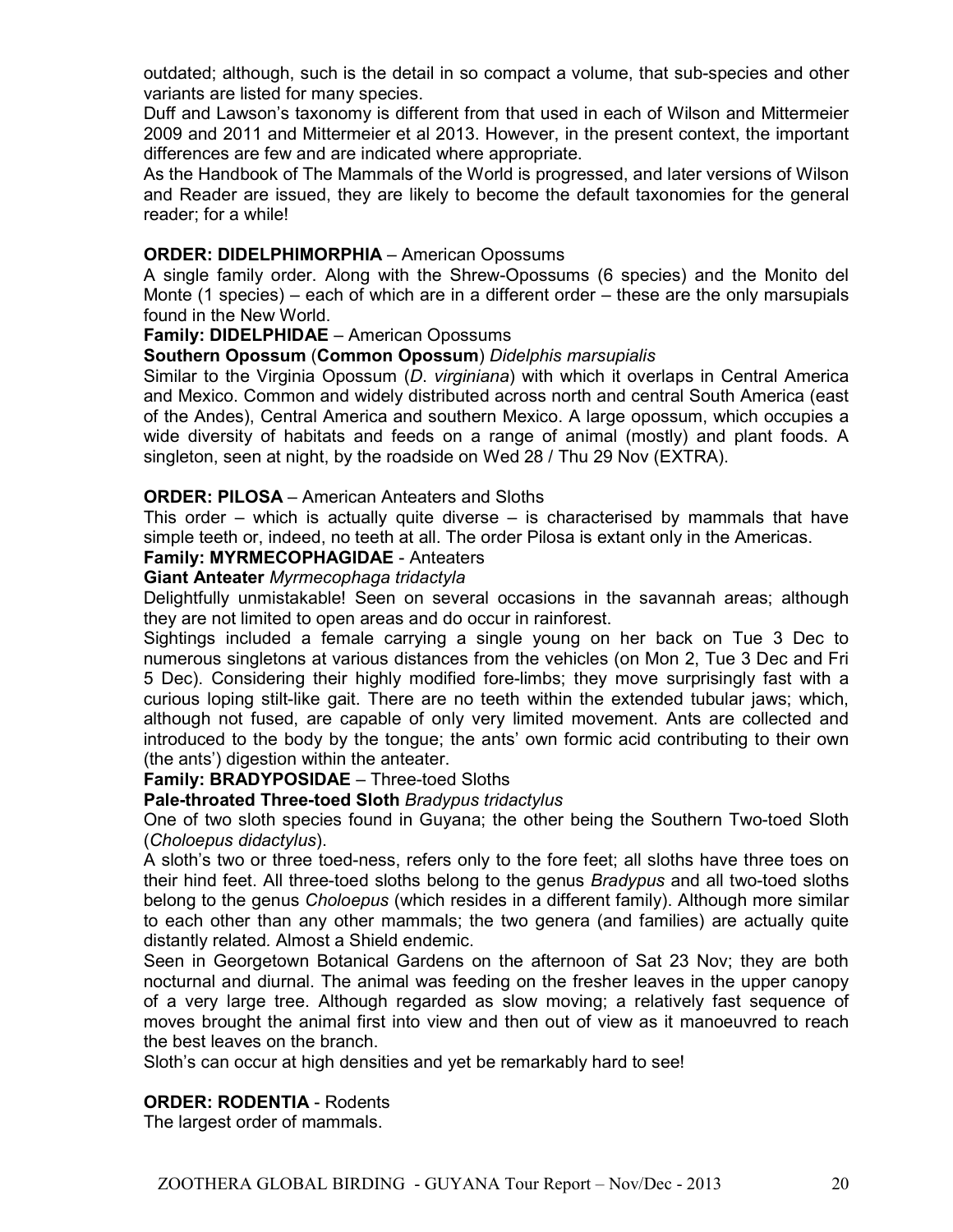#### **Family: AGOUTIDAE** – Agoutis and Pacas **Red-rumped Agouti** *Dasyprocta leporina*

# Like a large, lean, domestic guinea pig with longer legs; the brownish rump providing a slight contrast to the darker body. Weight up to nearly 6Kg. This species has a wide geographical range covering north-central South America. Usually occurring in pairs; they are diurnal feeders that harvest fruits and nuts. They were seen on numerous occasions – mostly running away to seek denser cover. However, at Iwokrama, very good views were

had at the margins of the grounds on Tue 26 Nov.

## **Paca** *Cuniculus paca*

A large rodent - up to 15Kg - that is hunted extensively. A large brown agouti-like mammal with white spots. Paca have a huge geographic range covering Central America and north and central South America. A singleton, seen at night, by the roadside on Wed 28 / Thu 29 Nov (EXTRA).

# **Family: HYDROCHOEIDAE** – Capybara

## **Capybara** *Hydrochoerus hydrochaeris*

The world's largest rodent and the only species in the family. Its' form is familiar to all.

A poor view of a singleton observed from the boat on Mon 2 Dec at Karanambu. It was just after dusk and the animal moved from the riverbank as it was found by torchlight.

## **ORDER: CARNIVORA** - Carnivores

This order has an established but unhelpful name; there are many highly carnivorous mammal species that lie outside of this order and numerous plant eaters within it. Contains all the 'familiar' carnivores.

### **Family: CANIDAE** – Dogs and Foxes

**Crab-eating Fox** *Cerdocyon thous*

This is the only species of fox found in Guyana. The only other dog-like native mammal is the smaller and very short legged Bush Dog (*Speothos venaticus*) – an animal that looks the least dog-like of any dog.

Its' common name implies both a dietary preference and (by default) a habitat preference. In reality it is a highly adaptable opportunist; it has a huge range across South America, occupies a wide range of habitats and is an omnivorous feeder.

Seen, albeit very briefly, on a number of occasions by some of the group in the savannah areas. However, seen by mot of the group on the evening of Fri 29 Nov at Surama on the walk to the dry forest / swamp area.

### **Family: FELIDAE** – Cats

### **Jaguar** *Panthera onca*

Little description required; the largest cat in the Americas and the only very large cat with spots. They are both nocturnal and diurnal. Although they have a huge geographic range (Mexico to Paraguay, Uruguay and northern Argentina (with occasional sightings in the USA)) they are threatened across large swathes of that range.

Some people have seen Jaguar in the Pantanal in Brazil; where the cats often rest on or near riverbanks. Whilst absolutely *nothing* is guaranteed; the probability of seeing a Jaguar in the Pantanal is far higher than the probability of a sighting in Guyana - where the cats do not appear to behave in the same way. In Guyana; Jaguars keep to dense forest and scrub, particularly by day, and it is very difficult to attempt to 'engineer' a potential sighting in the same way as it is in the Pantanal.

On this occasion, two animals were seen – an adult female and an adult male (almost certainly a pair) – at 09:40 on Fri 29 Nov between Atta and Surama. The animals crossed the road where we had stopped to view (very successfully) a White Bell Bird. The smaller female led the crossing followed by the larger and darker male. Photographs taken by Steve Bird revealed the female to have a 'milky' left eye; indicating blindness in that eye.

A fantastic sighting - a big surprise and an immense privilege.

**Family: MUSTELIDAE** – Otters, Weasels and Badgers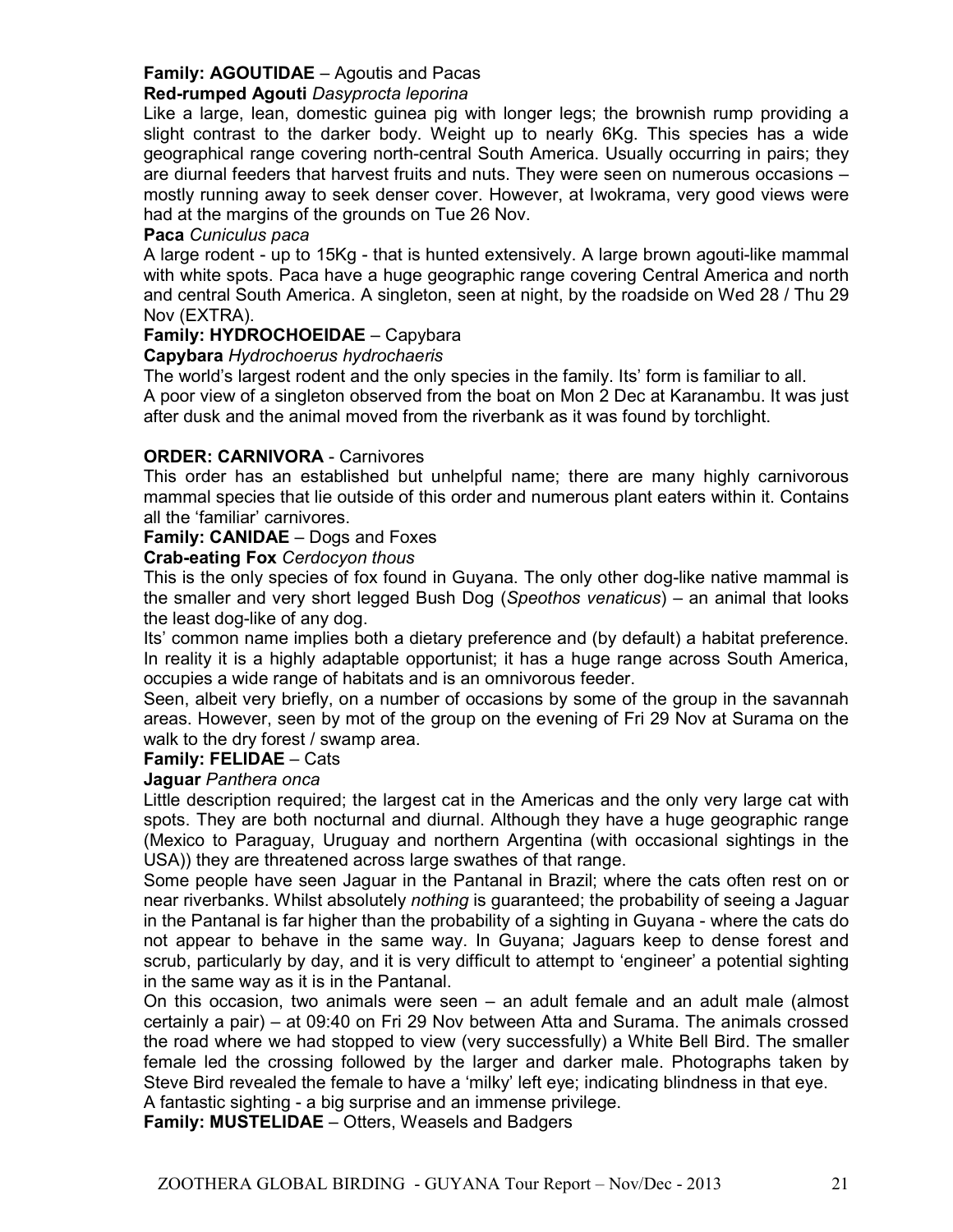#### **Giant Otter** *Pteronura brasiliensis*

Unmistakable; the 2nd largest species of otter in the world (after the Sea Otter (*Enhydra lutris*)) and, also, the world's 2<sup>nd</sup> largest Mustelid.

A single animal – adult male – observed from the boat on Mon 2 Dec at Karanambu. This animal tracked our presence and was highly vocal – a factor that, no doubt, ensured that the remainder of the family remained in their holt [den] (the entrances to which were clear to see along the river bank). A diurnal mammal feeding mainly on fish. Many of this particular individuals' teeth were damaged.

These otters are incredibly manoeuvrable in the water and no slouches on land either. Individually and, particularly, in a family group; they can be a fearsome opponent to many potential predators. It's always good to see otters.

#### **Tayra** *Eira barbara*

This is the largest terrestrial Mustelid of the region and shows affinities with the Martens of the Old World and North America.

Generally diurnal; they are both terrestrial and arboreal. Seen in dry forest in the savannah area, high-up in a tree, on Thu 5 Dec just before mid-day. Initially facing away, it gave the general appearance of brownish capuchin-like monkey. However, upon turning, its' features became clear as it moved, with ease, along an exposed branch and out of view.

Powerful and adaptable predators they also feed on plant matter as well as small vertebrates (mostly) and invertebrates. For size comparison, they can be up to 7kg; Pine Marten (*Martes martes*) are up to1.8Kg.

### **Family: PROCYONIDAE** – Raccoons and Allies

#### **Kinkajou** *Potos flavus*

Nocturnal and highly arboreal (ably assisted by a prehensile tail). Usually solitary or in pairs. On this occasion - at night, in a large roadside tree on Wed 28 / Thu 29 Nov – there were 3+ animals. Although they will eat invertebrates; they are mainly fruit feeders. It is quite likely that this was a fruiting tree that had attracted a number of animals (EXTRA).

### **ORDER: CHIROPTERA** – Bats

A huge number and diversity of bats were seen in all habitats and in all locations.

This included bats that were actively foraging by day (rather than just re-positioning themselves after disturbance) along the river by the ranch at Lethem at mid-day. However, no roosting bats were found of any species at any stage on the trip.

As for what all these bats were ...... another matter.

The only confirmed sightings were the fishing bats  $\ldots$ 

**Family: NOCTILIONIDAE** – Fishing Bats (Bulldog Bats)

**Greater Bulldog Bat** (**Greater Fishing Bat**) *Noctilio leporinus*

They have an attractive chestnut-brown pelage and are one of the largest New World bats. They can be common. They were seen at almost every site over any significant body of water.

It is quite likely that some of the fishing bats observed were:-

**Lesser Bulldog Bat** (**Lesser Fishing Bat**) *N. albiventris*

These are only half the size of the Greaters and are relatively less specialised in their echolocation capabilities.

We also saw 'Ghost Bats' (by the jetty at Iwokrama on Mon 25 Nov). There is a genus of Sheath-tailed Bats (Family: Emballonuridae), *Diclidurus* spp. called 'Ghost Bats'. It consists of several species with forms that are predominantly white or whitish. Four species may be found in Guyana – we saw at least one of them.

#### **ORDER: PRIMATES** – Primates

In these accounts the more up to date taxonomy within Mittermeier et al (2013) is mostly used.

**Family: CEBIDAE** – Squirrel Monkeys and Capuchins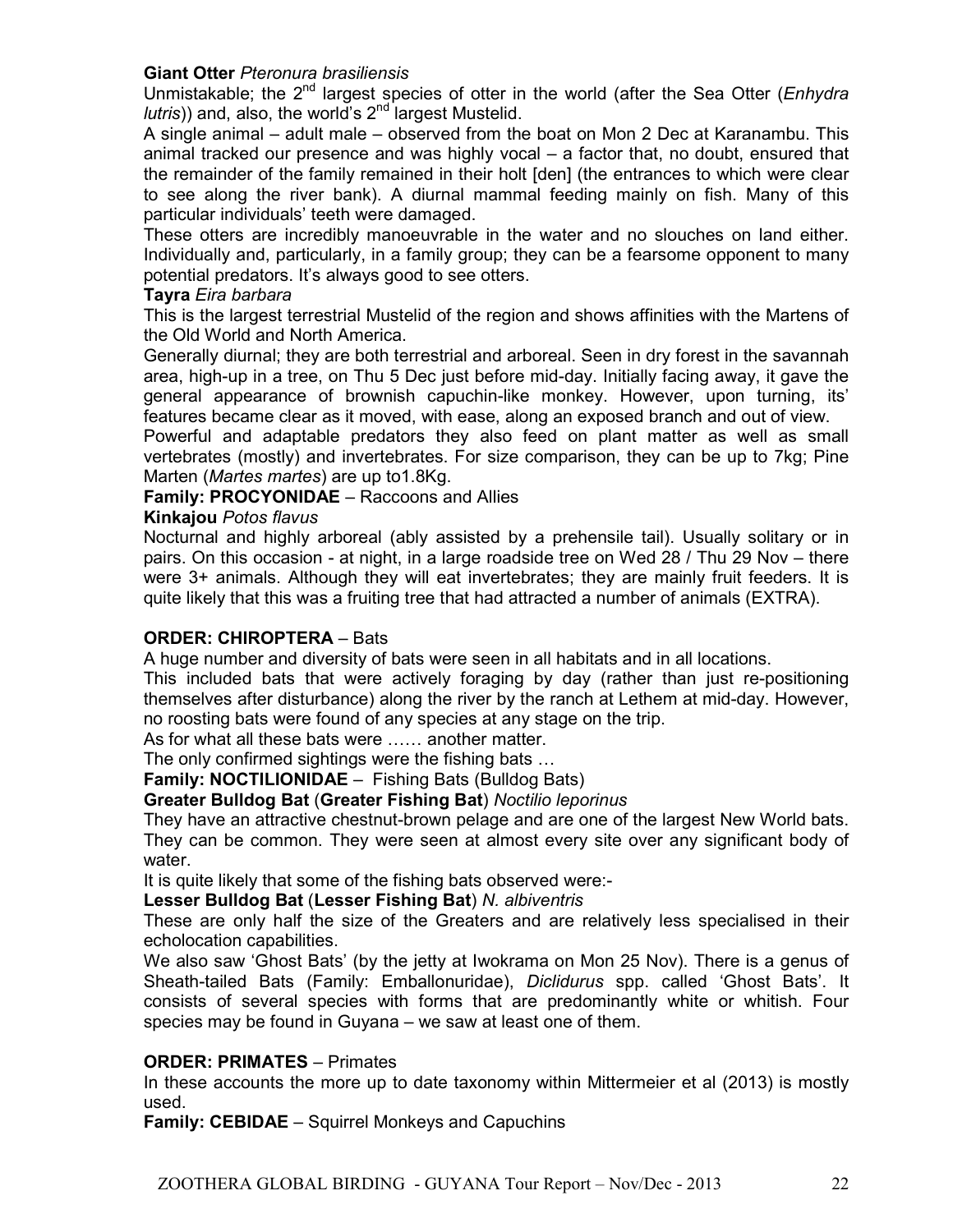### **Guinean Squirrel Monkey** *Saimiri sciureus*

Despite the name, this species is Shield centric rather than a Shield endemic; it is found in an area south of the Amazon.

*S. sciureus* used to be used for the 'Common Squirrel Monkey' which has now been split into a number of species. Emmons and Feer (1997) show the wide distribution of the 'old' species and Mittermeier et al (2013) provide the distribution maps for the 'new' species.

A small attractive monkey with a particularly long tail (which is not prehensile). Less robust than the capuchin monkeys. Group sizes can be large (>20-30); although, because of the vegetation and movement of the animals, it is often difficult to make out more than five or so – as was the case with us.

See from the boat on Mon 2 Dec at Karanambu.

#### **Guinean Brown Capuchin** (**Black-capped Capuchin** / **Brown Capuchin** / **Brown-tufted Capuchin**) *Sapajus* a*pella*

Previously described as *Cebus* a*pella* and, as which, it still appears in many texts.

This species is definitely not limited to the Shield and occurs well south of the Amazon into central Brazil – the name Brown Capuchin is more fitting.

An attractive dark capuchin with lighter hair bordering the face. As with the squirrel monkey, only a few of the group could be seen; although, in this case, the typical group size is much smaller (5-10).

See from the boat on Mon 2 Dec at Karanambu.

**Guinean Weeper Capuchin** (**Weeper Capuchin** / **Weeping Capuchin** / **Wedge-capped Capuchin**) *Cebus olivaceus*

Pretty much a Shield endemic.

Seen on a number of occasions (Tue 26 Nov at Iwokrama, Fri 29 Nov at Atta, Fri 29 Nov at Surama, Sat 1 Dec at Surama and at a number of locations between sites).

An attractive capuchin that really does have a wedge of dark hair (wedge-point facing forward) on the top of the head – the field guide, Emmons and Feer (1997), still offers the more evocative illustration.

Unlike the squirrel monkeys; the capuchins have smaller semi-prehensile tails.

**Family: ATELIDAE** – Howlers, Spider Monkeys, Woolly Monkeys and Muriquis

All members of this family have strong prehensile tails.

**Guinean Red Howler** – *Alouatta macconnelli*

Effectively a Shield endemic.

Emmons and Feer (1997) describe one 'Red' Howler (*A. seniculus)* covering a large swathe of central and N/NW South America. Duff and Lawson (2004) list the Bolivian Red Howler [Monkey] (*A*. *sara*) and the Venezuelan Red Howler [Monkey] (*A*. *seniculus*). Mittermeier et al (2013) describe four Red Howlers with *A. seniculus* denoting the now Columbian Red Howler (which extends far beyond Columbia). All of which shows that mammal taxonomy can be just as lively as bird taxonomy!

It's always good to both see and hear howlers; we saw them on several occasions (although never more than one or two) and heard them every day outside of the Georgetown area and the 'pure' savannah areas of the south. We even heard them in the forested savannah margins.

The best sighting was of a singleton on Sun 23 Nov. This was from a boat in the Hoatzin area. A stunning view; the animal, which was fairly low-down, was a bright red-orange.

**Red-faced Black Spider Monkey (Guinean Spider Monkey** / **Red-faced Spider Monkey** / **Black Spider Monkey)** *Ateles paniscus*

Another monkey species with as many common names as there are texts.

This is a Shield endemic; it is also limited within the Shield - it is not found west of the Essequibo river.

An agile and highly mobile species that was seen on two occasions. The first encounter was on Tue 26 Nov when some of the group saw a troop of spider monkeys express their displeasure at a perched Harpy Eagle; what an incredible bonus!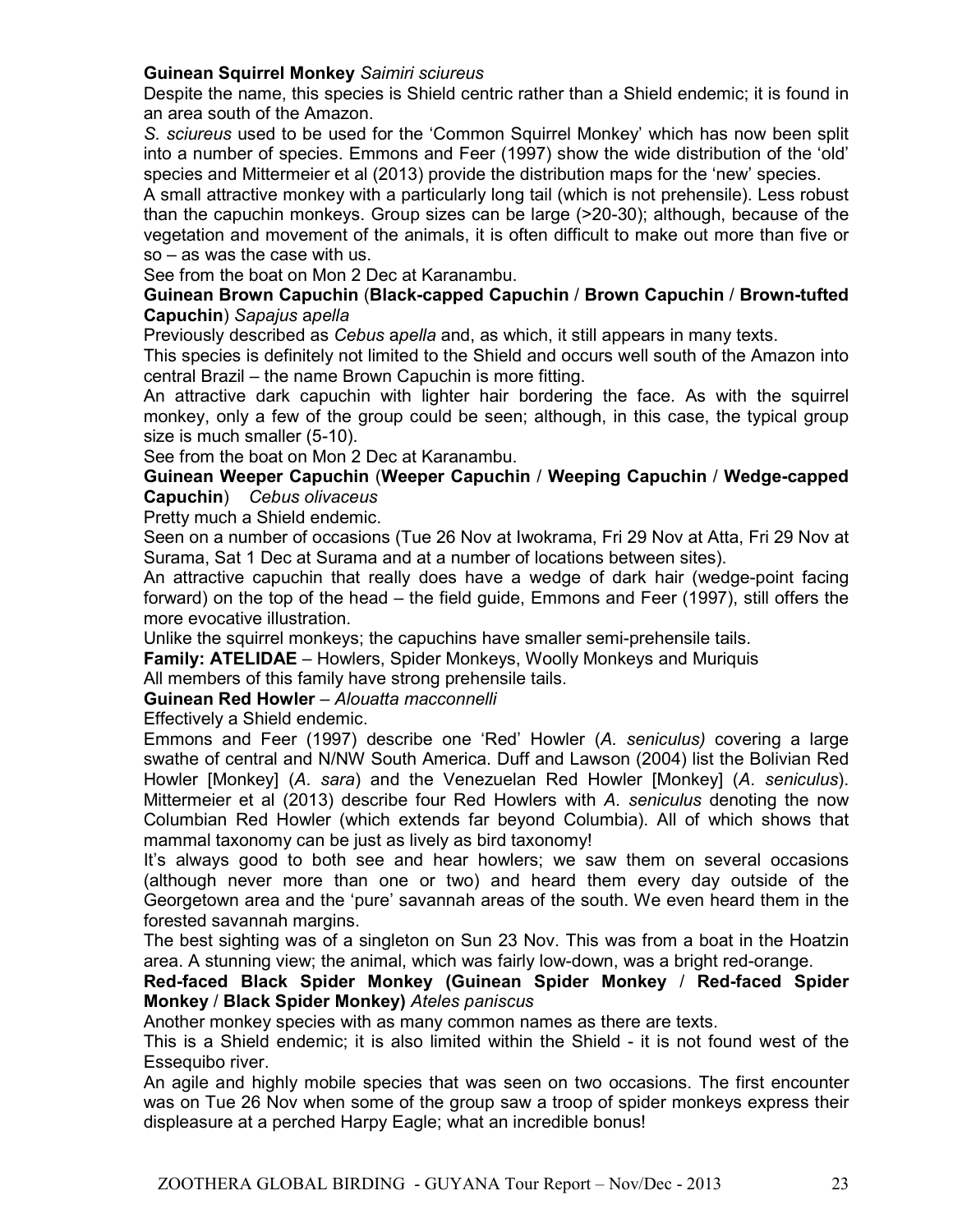The second sighting occurred during a morning walk in the Surama area on Sun 1 Dec. The tour group followed a trail that took us beneath a troop that was dispersed on either side of the trail. As we moved along the trail, the monkeys were not sure which route to take. This resulted in some good views of the animals moving through the trees.

One particular individual stopped and stared down at us for a prolonged period; it really was like a child's toy monkey that could be purchased 20-30 years ago with thick black fur, a red plastic/rubber moulded face and chimp-like ears. An interesting and amusing encounter!

### **ORDER: PERISSODACTYLA** – Odd-toed Ungulates

**Family: EQUIDAE** – Horses and Relatives

### **Domestic Horse** *Equus caballus*

A feral herd was seen – at distance – on Thu 5 Dec in the savannah. Upon seeing us they galloped further away.

Descendents of European introductions that, over time, either escaped or were released. No more or less a native in the Americas than are the Grey Squirrel and the Rose-ringed Parakeet in Britain (unfortunately in both cases).

### **ORDER: ARTIODACTYLA** – Even-toed Ungulates

#### **Family: CERVIDAE** – Deer

### **Red Brocket** (**Red Brocket Deer** / **Common Red Brocket** / **Common Red Brocket Deer**) – *Mazama gouazoubria*

A solitary species of both diurnal and nocturnal habits. Found in a variety of habitats, including forest edges and gardens, anywhere where the under-story is dense or dense nearby.

The most widespread deer of its type in South America and the largest. The smaller (and greyer) Amazonian Brown Brocket (*M*. *nemorivaga*) is also found in Guyana.

Two animals seen at night, by the roadside, on Wed 28 / Thu 29 Nov (EXTRA). One of the animals, a significant distance from the other, was a fawn that had been separated from an adult female.

### **Appendix References and Bibliography**

- Boitani L., Bartoli S. and Anderson S. (ed.). 1983. The Macdonald Encyclopaedia of Mammals. Macdonald, London.
- Duff A. and Lawson A. 2004. Mammals of the World A Checklist. A & C Black, London.
- Emmons L. H. and Feer F. 1997. Neotropical Rainforest Mammals A Field Guide, Second Edition. Chicago University Press, Chicago and London.
- List of mammals of Guyana. Wikipedia, the free encyclopaedia. http://en.wikipedia.org/wiki/List\_of\_mammals\_of\_Guyana
- Macdonald D. (ed.). 1984. The Encyclopaedia of Mammals (1 & 2). George Allen and Unwin, London and Sydney.
- Macdonald D. W. (ed.). 2009. The Encyclopaedia of Mammals. Oxford University Press, Oxford and others.
- Mittermeier R. A., Rylands A. B. and Wilson D.E. (eds.). 2013. Handbook of The Mammals of the World. Vol 3: Primates. Lynx, Barcelona.
- The IUCN List of Threatened Species. http://www.iucnredlist.org/
- Wilson D.E. and Mittermeier R. A. (eds.). 2009. Handbook of The Mammals of the World. Vol 1: Carnivores. Lynx, Barcelona.
- Wilson D.E. and Mittermeier R. A. (eds.). 2011. Handbook of The Mammals of the World. Vol 2: Hoofed Mammals. Lynx, Barcelona.